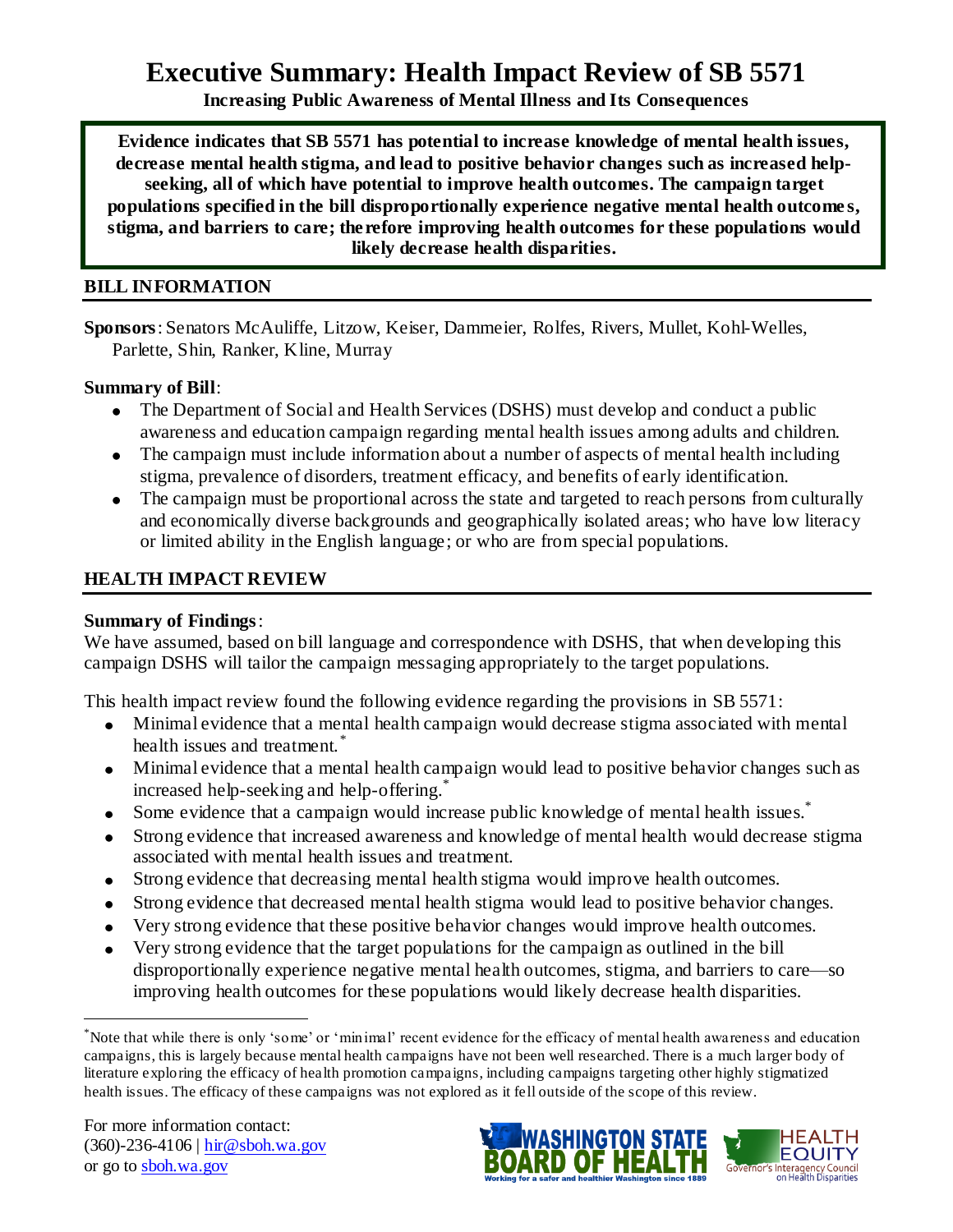# **Health Impact Review of SB 5571**

**Increasing Public Awareness of Mental Illness and Its Consequences**

# **April 3, 2014**

Author: Sierra Rotakhina Contributor/Reviewer: Christy Hoff Reviewer: Michelle Davis Reviewer: Timothy Grisham

# **Contents**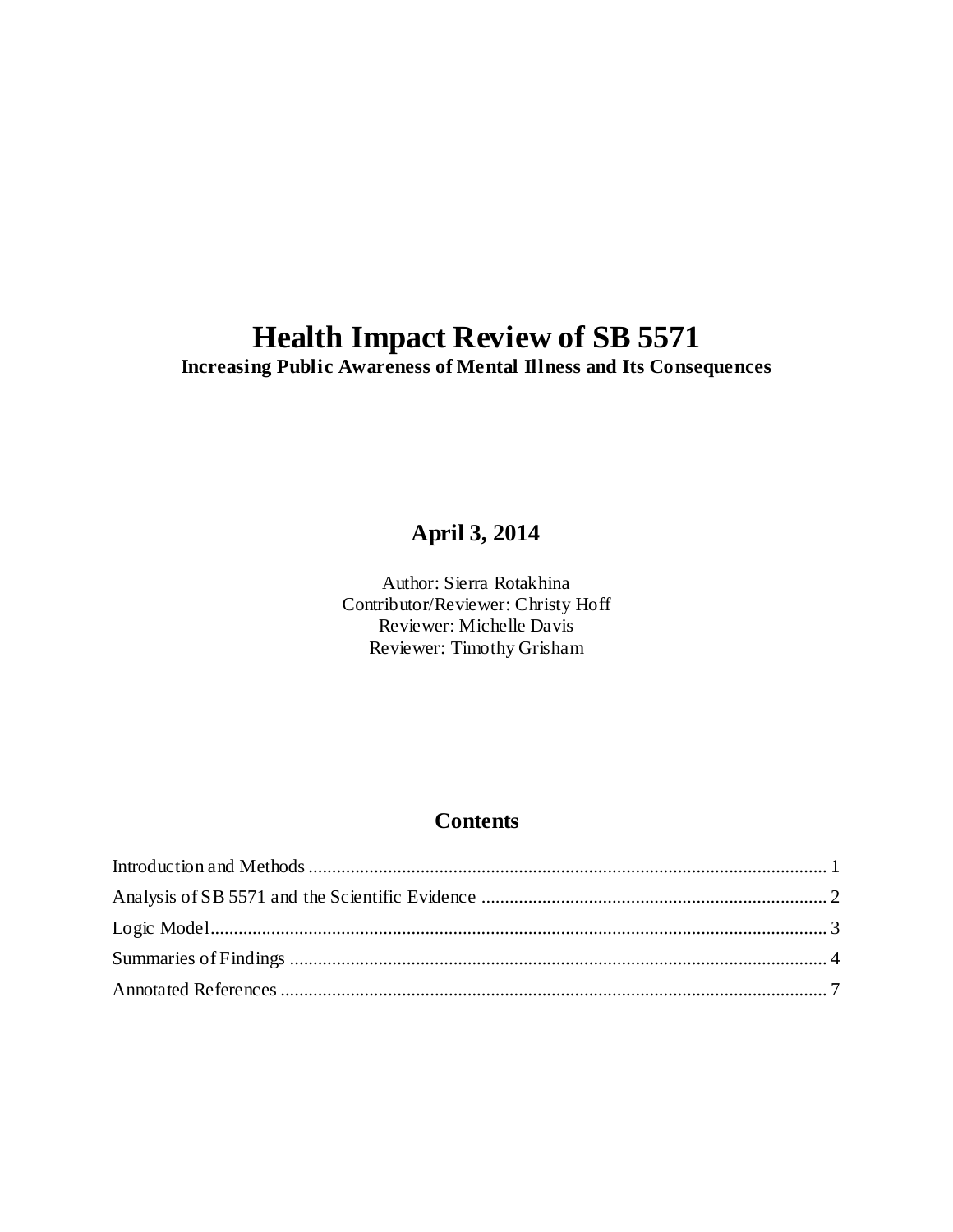# **Introduction and Methods**

<span id="page-2-0"></span>A health impact review is an analysis of how a proposed legislative or budgetary change will likely impact health and health disparities in Washington state (RCW [43.20.285\)](http://apps.leg.wa.gov/rcw/default.aspx?cite=43.20.285). For the purpose of this review "health disparities" have been defined as the differences in disease, death, and other adverse health conditions that exist between populations [\(RCW 43.20.270\)](http://apps.leg.wa.gov/rcw/default.aspx?cite=43.20.270). This document provides summaries of the evidence analyzed by State Board of Health staff during the health impact review of Senate Bill 5571 [\(SB 5571\)](http://apps.leg.wa.gov/billinfo/summary.aspx?bill=5571).

Staff analyzed the content of SB 5571 and created a logic model depicting possible pathways leading from the provisions of the bill to health outcomes. Staff consulted with experts on health and conducted objective reviews of the literature for each component of the pathway using databases including PubMed and Google Scholar.

The following pages provide:

- A detailed analysis of the bill including a summary of the bill and the logic model.
- Annotated references with summaries of the findings for each research question.

The logic model is presented both in text and through a flowchart (Figure 1). The logic model includes information on the strength of the evidence for each relationship. The strength-of-evidence has been defined using the following criteria:

- **Minimal evidence:** the literature review yielded only one study supporting the association, *or* the literature review yielded several studies supporting the association but also some studies which found no association or a negative relationship.
- **Some evidence:** the literature review yielded several studies supporting the association, but a large body of evidence was not established.
- **Strong evidence:** the literature review yielded a large body of evidence on the relationship (a majority of which supported the association) but the body of evidence contained some contradictory findings, did not incorporate the most robust study designs or data analysis, had significant but not meaningful results, or some combination of these. Any relationship where the language of the bill explicitly indicated that the work must be evidence-based was considered a strong connection.
- **Very strong evidence:** the literature review yielded a very large body of robust evidence supporting the association with few if any contradictory findings. The evidence indicates that the scientific community largely accepts the existence of the association.

In some cases the strength-of-evidence is limited because the body of evidence contains conflicting findings or poor study designs, and in other cases it is limited because the relationship has not been extensively researched. Therefore a classification of "minimal" or "some evidence" does not necessarily indicate that the relationship is not strong, but rather may indicate that it has not yet been studied. The summaries in the reference list provide further explanations behind the strength-of-evidence assigned to each relationship in the pathway, including details on the breadth and robustness of the literature.

This review was subject to time constraints, which allowed for only a preliminary search of the evidence. The annotated references are only a representation of the evidence and provide examples of current research. In many cases only a few review articles or meta-analyses are referenced. One article may cite or provide analysis of dozens of other articles. Therefore the number of references included in the bibliography does not necessarily reflect the strength-of-evidence. In addition, some articles provide evidence for more than one research question so they are referenced for multiple research questions.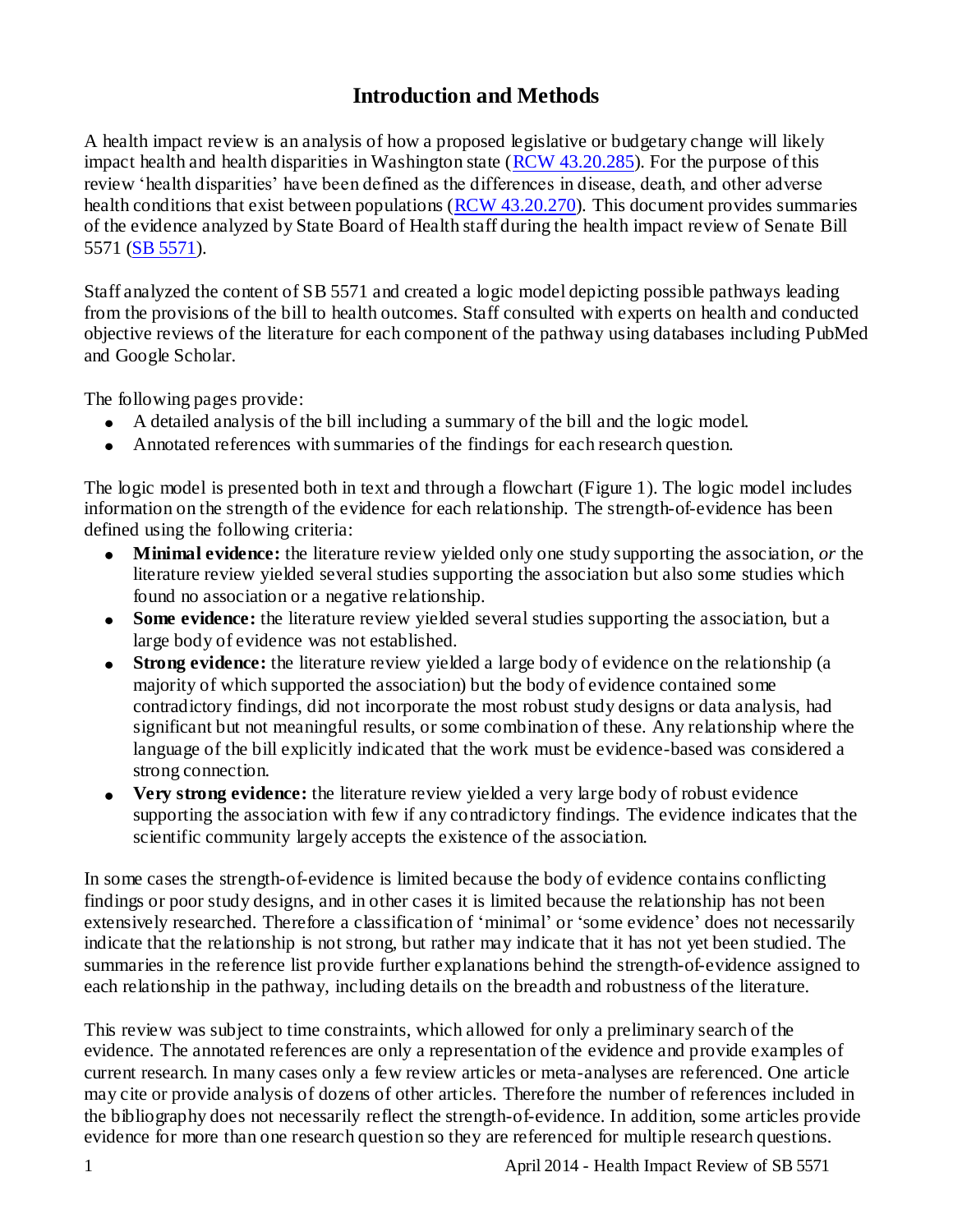# **Analysis of SB 5571 and the Scientific Evidence**

# <span id="page-3-0"></span>*Summary of SB 5571*

- The Department of Social and Health Services (DSHS) (subject to funding) in collaboration with the Office of the Superintend of Public Instruction (OSPI), the Department of Health (DOH), and the Regional Support Networks must develop and conduct a public awareness and education campaign regarding mental health issues among adults and children.
- The campaign must include information about a number of aspects of mental health including the benefits of early identification, appropriate referral, appropriate treatment of those with mental health issues, mental health stigma, prevalence of mental health issues, and efficacy of treatment.
- The campaign must be proportional across the state and targeted to reach persons from culturally and economically diverse backgrounds and geographically isolated areas; who have low literacy or limited ability in the English language; or who are form special populations including homeless and gay, lesbian, bisexual, and transgender youth.

# *Health impact of SB 5571*

Evidence indicates that SB 5571 has potential to increase knowledge of mental health issues, decrease mental health stigma, and lead to positive behavior changes, all of which have potential to improve health outcomes. The campaign target populations specified in the bill disproportionally experience negative mental health outcomes, stigma, and barriers to care; therefore improving health outcomes for these populations would likely decrease health disparities.

# *Pathways to health impacts*

We have assumed, based on bill language and correspondence with DSHS, that when developing this campaign DSHS will tailor the campaign messaging to the target populations using culturally and linguistically appropriate methods. There is some evidence that mental health awareness and education campaigns are associated with increased awareness and knowledge of mental health issues.1-6 There is minimal evidence that these campaigns are associated with decreased mental health stigma,  $1-5.7$  and with positive behavior changes such as increased help-seeking and help-offering.<sup>1,2,4,5,8-10</sup> There is strong evidence that increased knowledge of mental health issues is associated with decreased stigma,  $11-17$ which in turn has potential to improve health outcomes.<sup>18-21</sup> In addition, there is strong evidence that decreased stigma is also associated with positive behavior changes such as increased help-seeking and compliance with treatment.<sup>12,19,20,22-26</sup> There is very strong evidence that these positive behavior changes are associated with improved health outcomes.<sup>23,27-29</sup> The campaign target populations specified in the bill disproportionally experience negative mental health outcomes, stigma, and barriers to care; therefore improving health outcomes for these populations would likely decrease health disparities.<sup>12,19,20,22,30-39</sup>

Due to time limitations, Board of Health staff only researched the primary connections between the provisions of the bill and decreased health disparities and did not explore the evidence for all possible pathways. For example, evidence for the impact of mental health stigma on education, housing, and employment opportunities, and the pathways between these factors and health are not included in this review. In addition, very few studies have been conducted on the efficacy of mental health campaigns specifically, but there is a larger body of evidence exploring the efficacy of health promotion campaigns in general, including for campaigns targeting other highly stigmatized health issues such as HIV. This review did not explore the efficacy of health promotion campaigns outside of mental health or how translatable findings for health campaigns in general are to mental health campaigns specifically.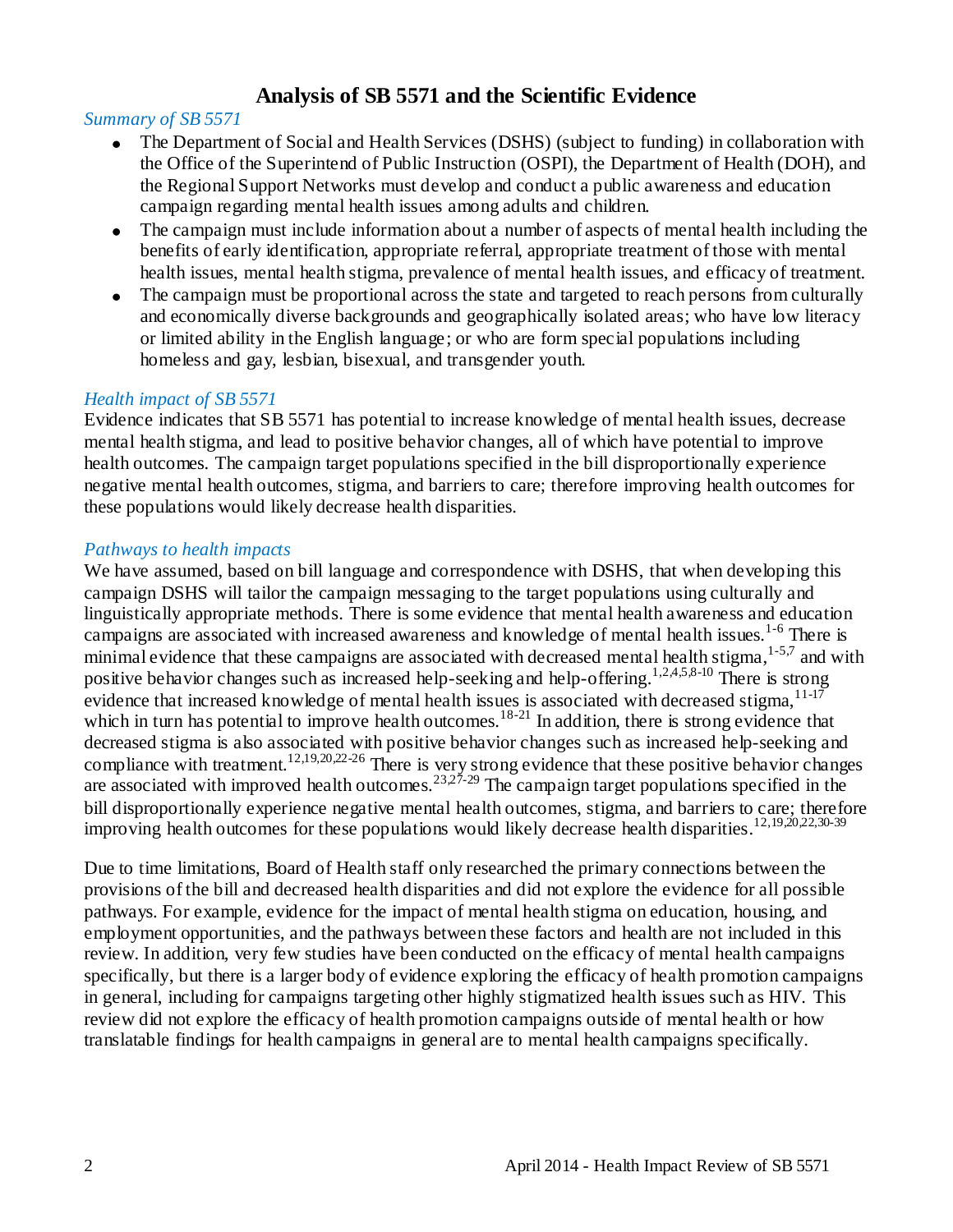# **Logic Model**

<span id="page-4-0"></span>



Note that while there is only 'some' or 'minimal' recent evidence for the efficacy of mental health awareness and education campaigns, this is largely because mental health campaigns have not been well researched so the body of evidence on these specific campaigns is minimal.

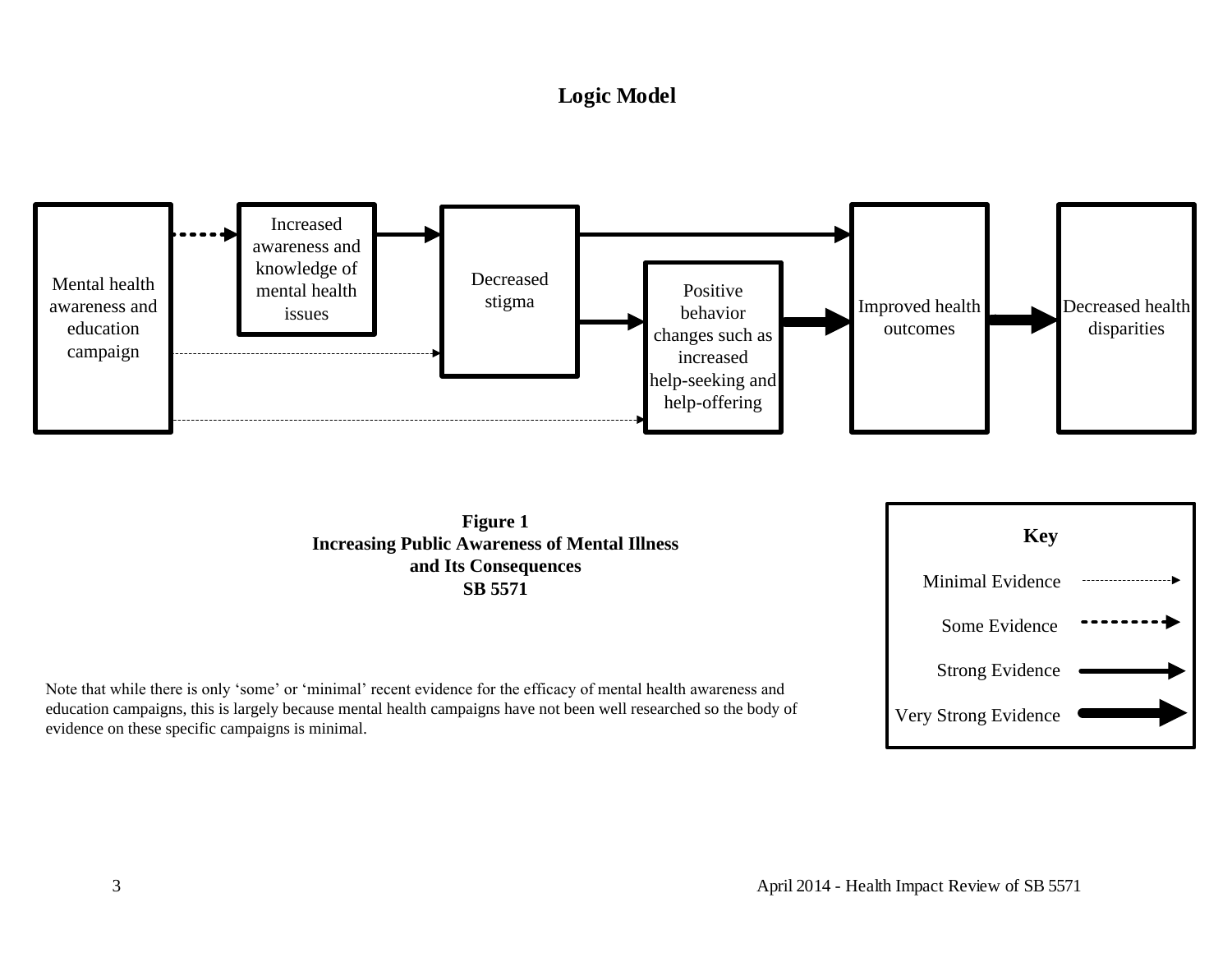# **Summaries of Findings**

#### <span id="page-5-0"></span>**Do mental health awareness and education campaigns increase awareness and knowledge of mental health issues?**

A preliminary review of the evidence yielded some evidence that mental health awareness and education campaigns may increase awareness and knowledge of mental health issues. This review identified ten studies published after 2007 on the efficacy of mental health awareness campaigns. Six of these studies directly evaluated how the campaigns impacted knowledge and awareness of mental health issues. All six of these studies found significant increases in knowledge or awareness on at least some measures. These included topics such as knowing what advice to give to a friend who is experiencing mental health issues, awareness of the stigma associated with mental health issues, and awareness of mental health resources.<sup>1-6</sup> Note that three additional studies measured behavior outcomes but not knowledge/awareness outcomes and found changes in behaviors such as accessing resources and treatment. It is possible that an increase in awareness of these resources was a mediating factor which contributed to the behavior changes following the canonaign.  $8-10$ 

### **Do mental health awareness and education campaigns decrease stigma associated with mental health issues and treatment?**

A preliminary review of the evidence yielded minimal evidence indicating that mental health awareness and education campaigns decrease stigma associated with mental health issues and treatment. This relationship has not yet been well studied. This review identified ten studies published after 2007 on the efficacy of mental health awareness campaigns. Six of these studies directly evaluated the impact of the campaign on attitudes and stigma associated with mental health issues. Four of these six studies found that the campaign was associated with decreased stigma in at least some measures. These included decreased social distancing (e.g. increased willingness to invite someone with mental health issues to their home), increased comfort discussing mental health with others, and increased likelihood of viewing mental health services as helpful. Two of the six studies that evaluated the impacts of campaigns on mental health stigma found no significant changes to stigma or measures of attitudes or beliefs associated with mental health issues.<sup>1-5,7</sup> Note that three additional studies measured behavior outcomes but not attitude/stigma outcomes and found changes in behaviors such as accessing resources and treatment. It is possible that a decrease in stigma associated with mental health was a mediating factor which contributed to the behavior changes following the campaign. $8-10$ 

# **Do mental health awareness and education campaigns facilitate positive behavior changes such as increased help-seeking and help-offering?**

A preliminary review of the evidence yielded minimal evidence that mental health awareness and education campaigns facilitate positive behavior changes such as increased help-seeking and helpoffering. This relationship has not yet been well researched. The reviewed identified ten studies published after 2007 on the efficacy of mental health awareness campaigns. Seven of these studies directly evaluated the impact of the campaign on behavior. Five of these seven studies found that the campaign was associated with behavior change, including accessing mental health resources such as websites or suicide hotlines and discussing mental health issues with others. One of these studies evaluated how the campaign impacted treatment delay and found that the campaign was associated with decreased delays in accessing treatment. Two of these seven studies found no significant behavior changes associated with the campaign.<sup>1,2,4,5,8-10</sup>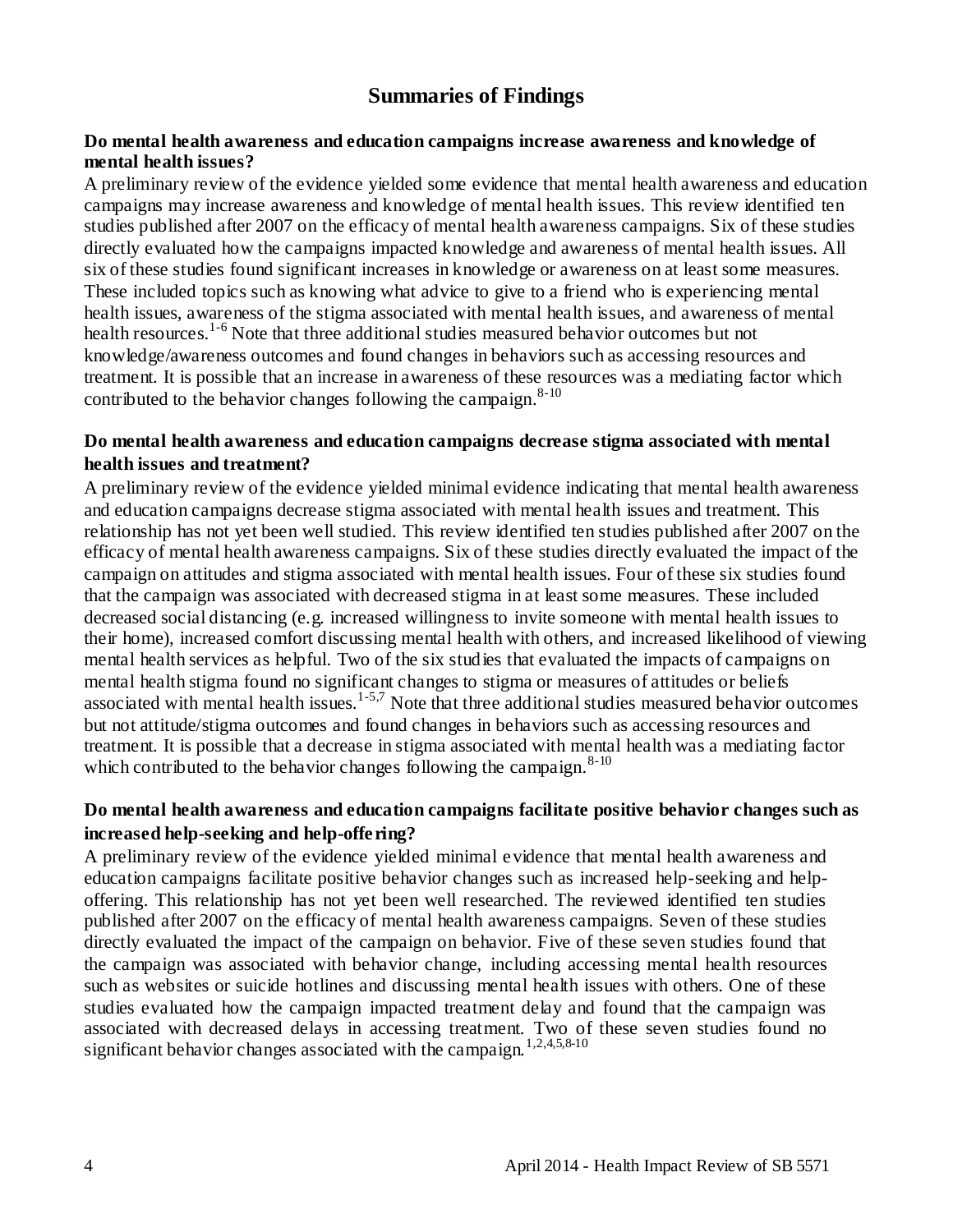# **Does increased awareness and knowledge of mental health decrease stigma associated with mental health issues and treatment?**

There is strong evidence that increased awareness and knowledge of mental health issues is associated with decreased stigma about mental health issues and treatment. A large body of literature has explored this relationship, a majority of which supports an inverse association between knowledge and stigma. Evidence indicates that increased knowledge of mental health issues is associated with more positive feeling about accessing mental health services, decreased blame, and reduced fear of people living with mental health issues. Stigma is multifaceted, as is knowledge/awareness, and the literature reflects this. Some studies have found that: a) different educational approaches and messages have different impacts, b) the same messaging will have different impacts on unique populations (e.g. more effective in stigma reduction for more psychologically flexible participants), or c) the same messaging can have differing impact on different types of stigma (e.g. an educational intervention may decrease blame but have no effect on social distancing stigma).<sup>11-17</sup>

# **Does decreasing stigma associated with mental health issues and treatment lead to improved health outcomes?**

There is strong evidence that stigma around mental health issues and treatment is associated with poor health outcomes. A large body of evidence has been established on this relationship, a majority of which has found a positive association between mental health stigma and poor health outcomes. These studies have explored both the relationship between internalized, or self-stigma (an individual's agreement with commonly held stereotypes and often an application of those beliefs to self), and perceived public stigma (an individual"s perceptions of stigmatizing beliefs held by others). The majority of the recent studies on this topic have found that *self-stigma* is strongly associated with poor health outcomes such as demoralization, symptom severity, decreased help-seeking, hopelessness, poorer self-esteem, lowered empowerment/mastery, decreased quality of life, reduced self-efficacy, and weakened social support/integration. The findings on the association between *perceived public stigma* and poor health outcomes are more conflicting.<sup>18-21</sup>

# **Does decreasing stigma associated with mental health issues and treatment lead to positive behavior changes such as increased help-seeking and help-offering?**

There is strong evidence that stigma associated with mental health issues and treatment acts as a barrier to help-seeking and help-offering behavior. A large body of evidence has found that internalized or selfstigma is associated with decreased likelihood of having accessed mental health care in the past, decreased intent to seek care in the future, and higher barriers to care such as fear of disapproval from parents and peers. The evidence for the impact of perceived public stigma on help-seeking is less clear, as some studies have found no association between perceived public stigma and intention to seek care while other studies have found indirect connections between perceived public stigma and decreased help-seeking.<sup>12,19,20,22-26</sup>

# **Does positive behavior changes such as increased help-seeking and help-offering lead to improved health outcomes?**

There is very strong evidence for the efficacy of some mental health treatments and interventions. The American Psychological Association has indicated a commitment to evidence-based psychological practices. There is also a growing body of literature supporting the positive association between early detection and treatment and improved outcomes. Note that this does not indicate that all treatments are effective, but rather than there is a very large body of evidence supporting that evidence-based treatments are available.<sup>23,27-29</sup>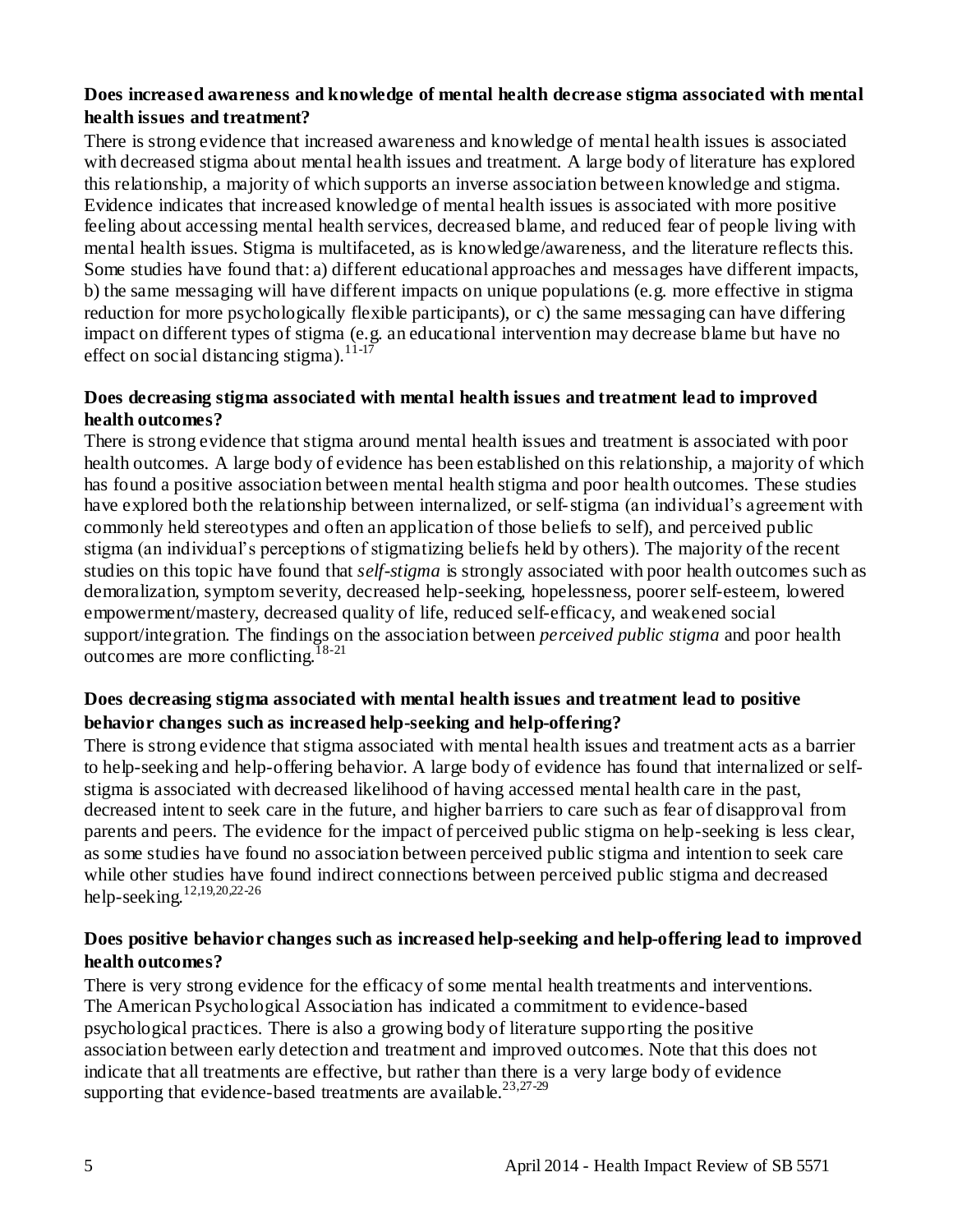### **Would improving health outcomes among target populations outlined in SB 5571 decrease health disparities?**

There is very strong evidence that mental health disparities do exist both nationally and in Washington state. The specifics of these inequalities are less clear than many other health disparities, but data do very strongly indicate that low income populations experience worse mental health outcomes than their higher income counterparts. In addition, evidence suggests that many communities of color experience higher rates of mental health problems, higher internal and/or perceived public stigma associated with mental health issues and treatment, and lower likelihoods of seeking mental health care. For example, data from Washington state indicate that survey participants who self-reported as multiracial reported significantly higher rates of frequent bad mental health, and American Indian/Alaska Native (AI/AN) youth reported higher rates of depression then their white counterparts. Nationally AI/AN survey respondents reported a higher prevalence of frequent poor mental health days and AI/AN youth were more likely to report considering, planning, or attempting suicide than their white counterparts. Evidence for other disparities exist as well, with rural; lesbian, gay, bisexual, transgender, queer, and questioning (LGBTQ); and homeless populations reporting higher rates of mental health problems than their counterparts.<sup>12,19,20,22,30-39</sup>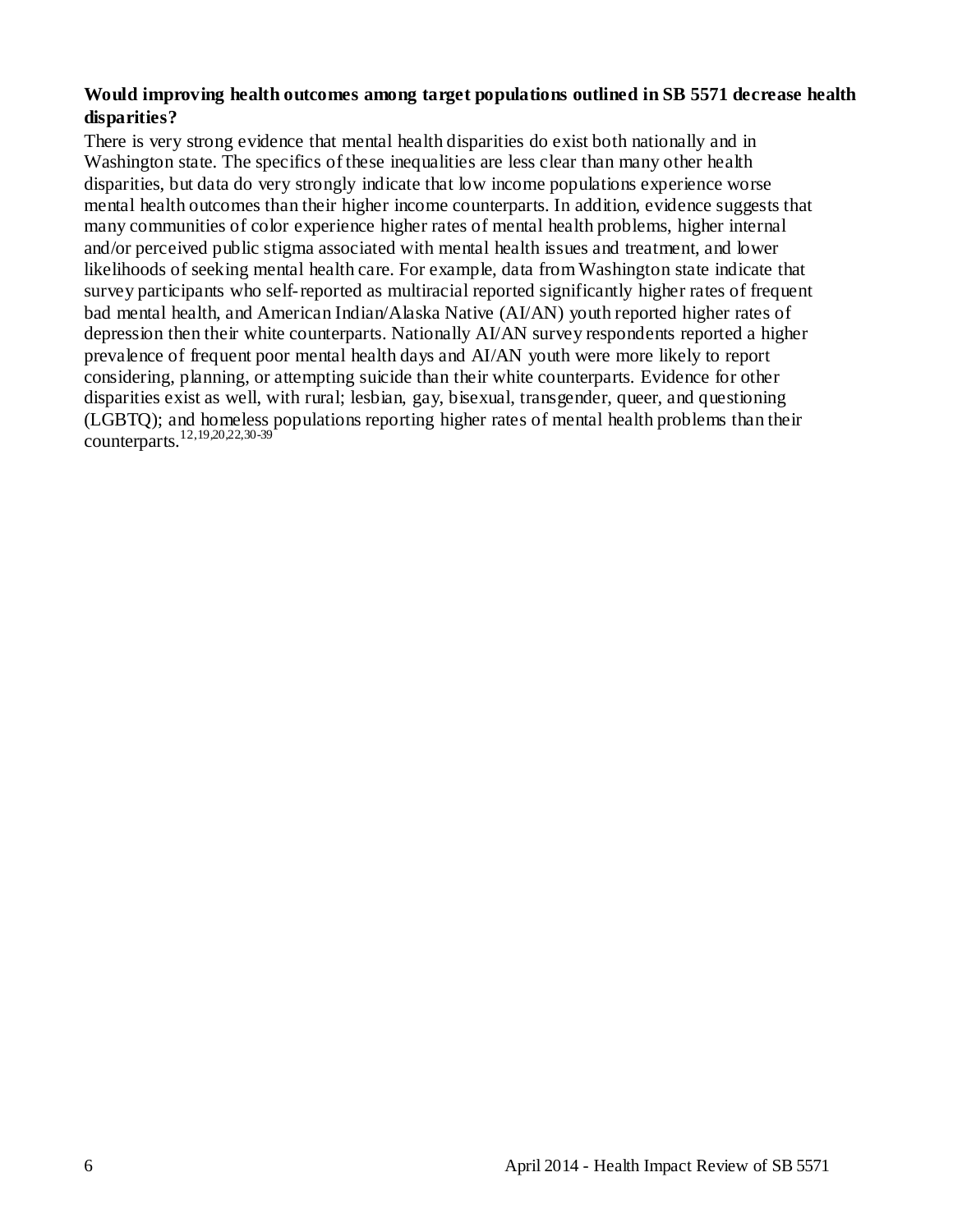# **Annotated References**

#### <span id="page-8-0"></span>**1. Corrigan PW. Where is the evidence supporting public service announcements to eliminate mental illness stigma?** *Psychiatric Services.* **2012; 63(1): 79-82.**

Corrigan provides a review of the literature on the efficacy of public service announcements (PSAs) on deceasing stigma associated with mental illness. The author concludes that research on PSAs is lacking, and although it provides moderate support for penetration (the extent to which a targeted population is made aware of mental illness stigma), it does not currently show that PSAs have meaningful impact on reducing mental health stigma. The author does point out that a reduction is stigma is difficult to measure. In addition this review points out that some PSAs have had a high-level of success in increasing traffic to websites listed at the end of the announcement while others may not have had as great of an impact on this measure.

# **2. Evans-Lacko S, London J, Little K, Henderson C, Thornicroft G. Evaluation of a brief anti-stigma campaign in Cambridge: do short-term campaigns work?** *Bmc Public Health***. 2010; 10.**

Evans-Lacko et al. conducted in-person interviews with separate samples before, during, and after a four week campaign in Cambridge, England in 2008 (n=410). The researchers were interested in exploring the effects of a very short-term campaign. The goal of the campaign was to educate the public that they can do something to help concerning mental health issues, about the stigma associated with mental illness, and how common mental health issues are. Campaign activities included a number of different strategies. The researchers used the *Mental Health Knowledge Schedule* to evaluate mental-health related knowledge, the *Community Attitudes towards Mental Illness* scale to assess attitudes toward mental illness, and the *Reported and Intended Behavior Scale* to assess intended behavior. They found that participants showed significant shifts for two out of the six mental health knowledge measures, namely knowledge on what advice to give a friend with a mental health problem on how go get professional help and that medication ca n be an effective treatment for people with mental health problems. They did not find significant changes in attitudinal or behavioral measures following the campaign.

# **3. Hoven CW, Doan T, Musa GJ, et al. Worldwide child and adolescent mental health begins with awareness: a preliminary assessment in nine countries.** *International Review of Psychiatry.* **2008; 20(3): 261-70.**

A number of global organizations (e.g. World Psychiatric Association and World Health Organization) collaborated to create a Child Mental Health Awareness Task Force. The task force used a comprehensive international search for effective techniques for information dissemination to develop an awareness manual to guide the implementation of mental health awareness campaigns. The task force then conducted a pilot study in nine countries to test the efficacy of site-specific awareness campaigns. These nine countries were deliberately selected in order to assess the usefulness of the manual across a broad spectrum of cultures, languages, and environments. The researchers assessed the change in awareness, knowledge, attitude, and beliefs of the parents, teachers, and student participants. The awareness manual informed each of the campaigns, but the research team tailored the campaigns to the each site. Students were randomly selected using a stratified random sample of schools within the campaign areas at each study site. Parents of selected students and teachers in the selected schools were also surveyed. All participants were asked to fill out pre-campaign surveys and then a similar number of participants were recruited to fill out post-campaign surveys one month after the end of the campaign. This included a total of 3,574 participants for the pre-survey and 2,715 participants for the post-survey. Only six of the nine countries collected post-campaign data. The researchers found that across all six sites high percentages of the post-campaign participants reported campaign awareness, and that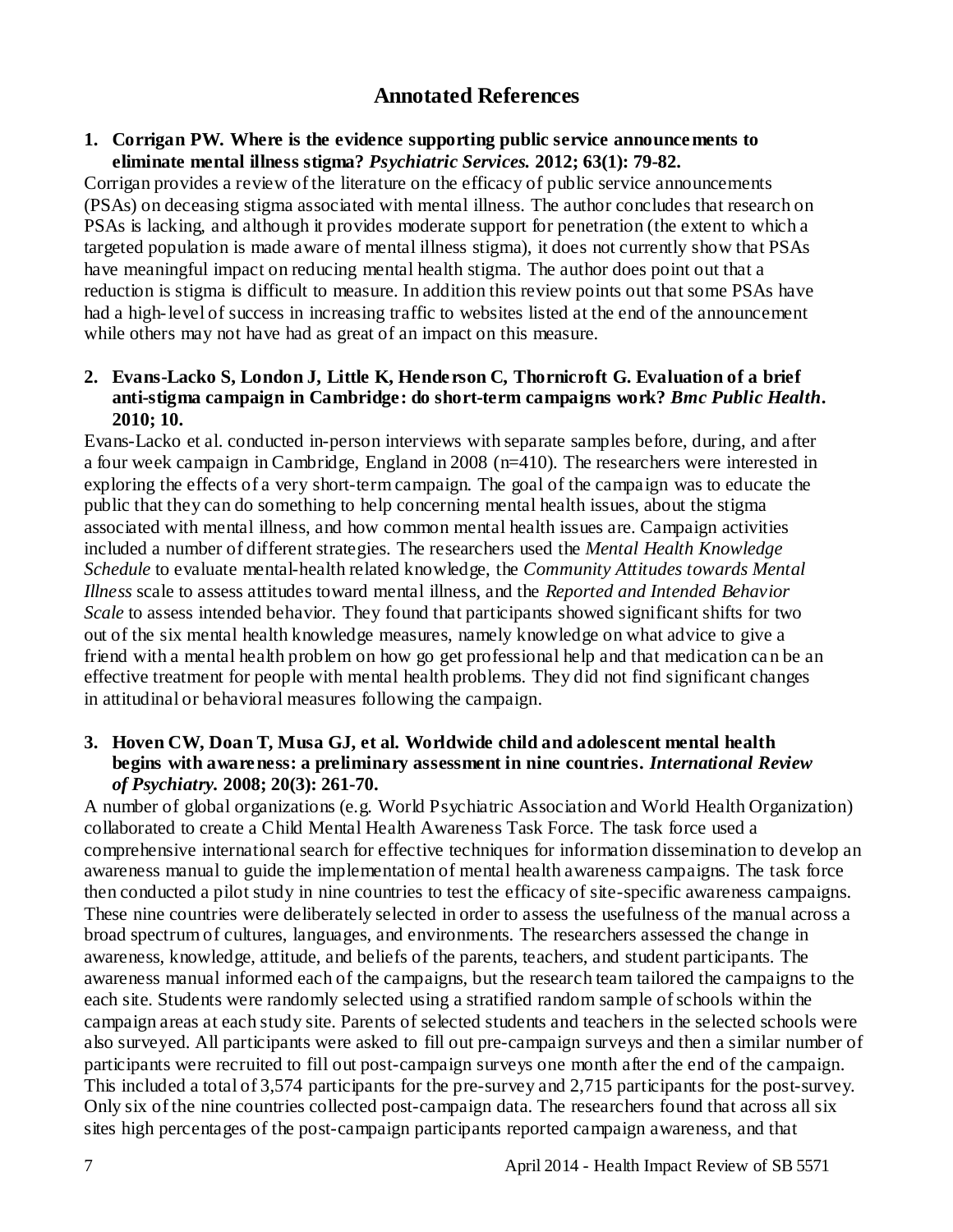following the campaign participants felt more comfortable discussing mental health issues and had increased awareness of mental health issues. Note that these pilot studies did not use control groups and that the pre-surveys were used to understand baseline perceptions rather than to compare changes in knowledge/attitudes following the campaign. For example, the post-survey asked student participants if they were more comfortable talking with a teacher or parent about mental health problems following the campaign, so this change was analyzed using the answer to this question on the post-survey rather than comparing answers to questions on comfort between pre-and post-surveys. This indicates that the findings were dependent on the participants" perceptions of their changes in attitudes and knowledge after the campaign. The data do reveal that large numbers of participants did perceive changes in knowledge/attitude though. For example, over 75% of teachers expressed that they felt more comfortable talking with students about mental health issues following the campaign, with similar findings for the percentage of students and parents who felt more comfortable discussing these issues following the campaign.

#### **4. Livingston JD, Tugwell A, Korf-Uzan K, Cianfrone M, Coniglio, C. Evaluation of a campaign to improve awareness and attitudes of young people towards mental health issues.** *Social Psychiatry and Psychiatric Epidemiology***. 2013; 48(6): 965-973.**

Livingston et al. evaluated the efficacy of the *In One Voice* campaign. The campaign goals included increasing the use of an interactive, educational website (mindcheck.ca) and raising awareness and improving attitudes of youth and young adults toward mental health issues. The *In One Voice* campaign is a brief, two-month social media intervention that was run in British Columbia, Canada and involved a Canadian male professional hockey team. The researchers collected baseline data  $(n=403)$  and postintervention data (n=403) through online surveys using two distinct samples of participants ages 13-25 years. In addition they analyzed website utilization data from before and after the campaign. Nearly one quarter of the post-intervention survey respondents remembered being exposed to the campaign. The most commonly recalled messages included "help for mental health issues are available," "mental health issues are common and can happen to anyone," and "people should talk more about mental health issues." Survey responses also indicated that there was a significant increase in awareness of the mindcheck.ca website among the post-intervention group among adults (though not among youth). The website use data supported this finding as following the campaign the website saw significantly increased usage. Activity on the website showed a large increase during the first week following the campaign launch, with a 1,531% increase in website visits. This growth in awareness of the website was more dramatic for white respondents than from those from other racial/ethnic backgrounds. The data did not show significant increases in the respondents' self-rated ability to help a friend experiencing mental health issues or significant differences in attitudes toward mental health issues for most measures. The post-intervention group was significantly more willing to invite someone with a mental illness to their home. The researchers also found no significant difference in stigma and social distancing measures between those who were and were not exposed to the campaign. The data also indicate that those exposed to the campaign were more likely to discuss mental health issues with others, make an effort to learn about mental health issues, or help someone experiencing mental health issues than those who were not exposed. The data also revealed that personal stigma and social distance were significantly different across demographic measures, with more positive beliefs reported by females, young adults (versus youth), white respondents, and those who had personal experience with mental health issues.

# **5. Wang J, Hausermann M, Berrut S, Weiss MG. The impact of a depression awareness campaign on mental health literacy and mental morbidity among gay men.** *Journal of Affective Disorders***. 2013; 150(2): 306-312.**

Wang et al. analyzed data from the 2007 (n=276) and 2011(n=486) *Geneva Gay Men's Health Survey*. The data from these two survey years was analyzed in order to assess measures both before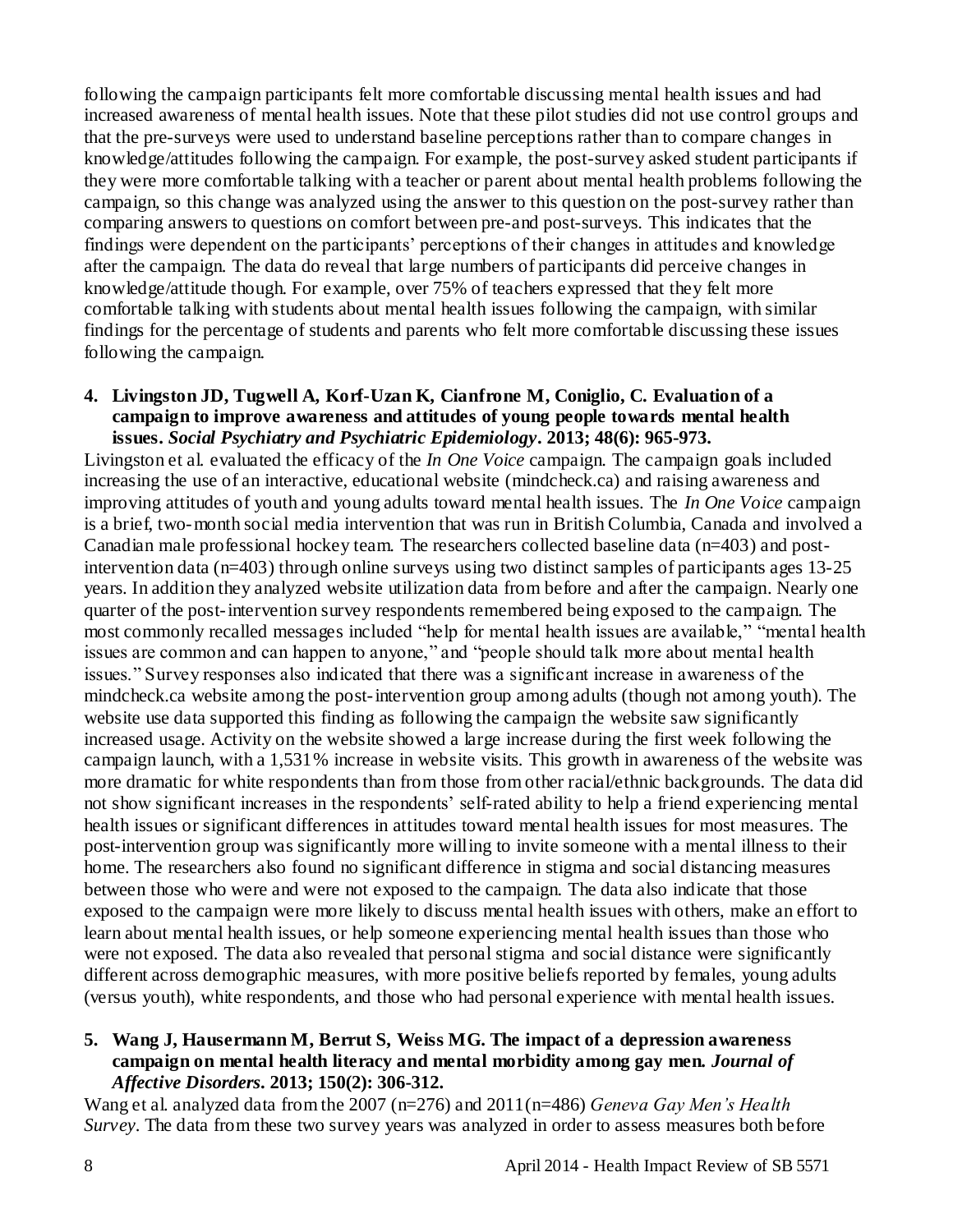and after implementation of the *Blues-out* depression awareness campaign in Geneva, Switzerland which targeted the gay/lesbian community. The campaign materials were adapted for these target populations from a campaign developed for the general population. The sample included selfidentified gay men and men who have sex with men. The response rate both years was less than 45%. The researchers found no significant difference in attitudes or knowledge on measures of help-seeking, depression, or suicidality before and after the campaign. The researchers also found that while there was no change between the 2007 and 2011 participants in prevalence of suicide attempts; they did observe significant declines in lifetime prevalence of suicide ideation and suicide plans, self-reported lifetime depression, and 4-week psychological distress. The authors acknowledge that this aligns with a general trend of a decline in suicidal ideation between 2007 and 2011 and that the effect sizes were small. They also found that participants who were aware of the *Blues-out* campaign (nearly 33% of respondents in 2011) were more able to identify depression, find specialists such as psychiatrists to be helpful, and were more likely to understand the risk of gay men in encountering depression. This study did not use a control group due to logistic constraints.

#### **6. Zanjani F, Kruger T, Murray D. Evaluation of the mental healthiness aging initiative: community program to promote awareness about mental health and aging issues.**  *Community Mental Health Journal***. 2012; 48(2): 193-201.**

The *Mental Health Aging Initiative* involves a number of components including a community mental health and aging awareness program. This awareness program was designed to increase knowledge about mental health and aging. This study involved three populations: the intervention group, the partial intervention group, and the control group. The intervention group included counties which received the full intervention which included a community focus group (one per county) which was used to inform the training of Extension Agents who then did trainings in their communities; community tools to be distributed by the Extension Agents (e.g. bookmarkers, calendars, and pamphlets with information on mental health); and a one-month long television-based social marking campaign (n=11 counties). The partial intervention counties received only the television-based social marketing campaign (n=29 counties), and the control counties received no intervention  $(n=27)$ . All of the counties were in Kentucky. The researchers conducted random telephone surveys across all of these counties (with a total of 774 surveys conducted). The surveys included questions on mental health awareness and knowledge including questions on mental health and aging. The researchers found that the intervention and partial intervention counties better understood the risk of consuming alcohol and medications than the control counties, but had poorer recognition of both drinking problems in older adults and the role of loss of a loved one in depression. In addition, the full intervention counties were more likely to agree that they were able to assist older adults who may have a mental illness than the partial intervention. Note that the researchers did not ask questions in order to determine if the participant was exposed to the intervention. Overall the findings did not provide strong indications of the efficacy of the intervention as it was delivered.

#### **7. Jorm AF, Wright A. Influences on young people's stigmatising attitudes towards peers with mental disorders: national survey of young Australians and their parents.** *The British Journal of Psychiatry: The Journal of Mental Science***. 2008; 192(2): 144-9.**

Jorm et al. analyzed data from a random-sample national telephone survey of young Australians  $(n=3,746)$  and their parents  $(n=2,005)$ . The researchers collected data on a number of measures related to mental health stigma by reading each participant a vignette of a young person with a mental health issue and then asking them a series of survey questions. They also asked the participants if they had received information at school or work on mental health issues and if they were familiar with the *Beyondblue* campaign (a national depression initiative). Participants who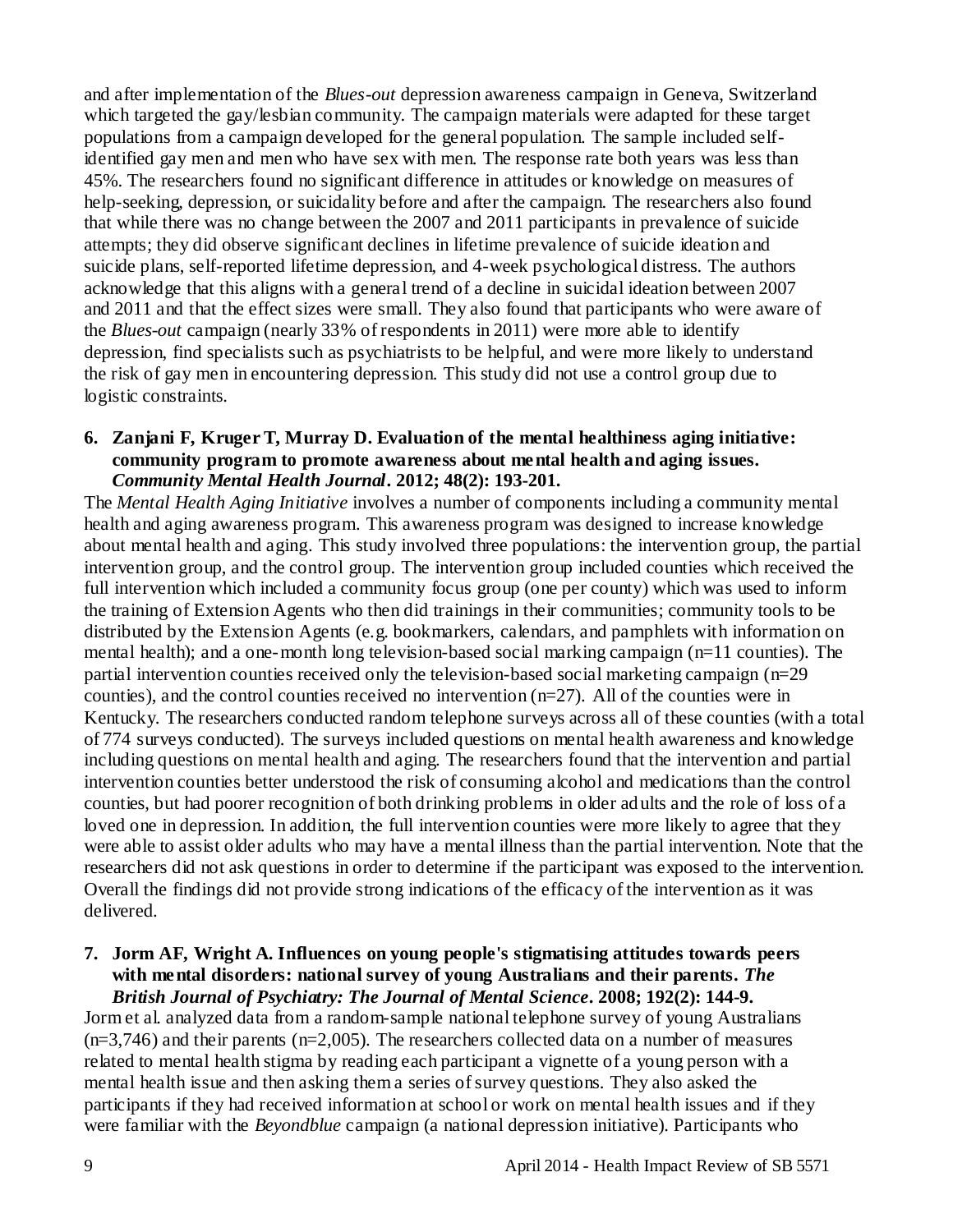were aware of the national depression campaign or who had received information at school or work were significantly less likely than those who were not aware of the campaign to indicate that the person in the vignette was "weak not sick." Campaign exposure was unrelated to other indicators of stigma such as social distancing and beliefs that those with mental health issues are dangerous or unpredictable.

# **8. Jenner E, Jenner LW, Matthews-Sterling M, Butts JK, Williams TE. Awareness effects of a youth suicide prevention media campaign in Louisiana.** *Suicide & Life-Threatening Behavior***. 2010; 40: 4(394-406).**

In 2006 the Louisiana Partnership for Youth Suicide Prevention was awarded a grant to implement a suicide prevention program. This program involved a media campaign with the goal of raising awareness of youth suicide and of available resources. The campaign promoted the use of the *National Suicide Prevention* hotline. Jenner et al. compared the volumes of calls received by the hotline from different ZIP codes where and when the campaign was active versus the areas and times when the campaign was not active. They tracked these call volumes over four years. The authors found that, after controlling for extraneous variation, there were substantially and significantly more calls to the hotline in areas where the campaign was active. The findings suggest that different campaign materials (e.g. movie, busboards, print advertisements, billboards, radio advertisements) may have different levels of impact. The study authors highlight the limitation that the areas where the campaign was targeted were not randomly assigned but rather were assigned based on perceived need.

#### **9. Joa I, Johannessen JO, Auestad B, et al. The key to reducing duration of untreated first psychosis: information campaigns.** *Schizophrenia Bulletin***. 2008; 34(3): 466-472.**

The early Treatment and Intervention in Psychosis (TIPS I) study was conducted from 1997 to 2000 in Norway and Denmark. The early detection program in Rogaland County in Norway included: 1) intensive information campaigns targeting the general public, schools, and general practitioners with information on how to recognize the signs of psychosis, the importance of getting help early, and how to get help, and 2) low-threshold early-detection teams working within the county psychiatric system. The researchers use a second health sector in Norway and one in Denmark as control sectors. The study found that the intervention sectors did experience reductions in treatment delay or "duration of untreated psychosis" (DUP), less severe psychotic symptoms, and milder functional deficits prior to treatment. In 2001 the information campaigns ended, but the early detection component was maintained in the south sector of Rogaland County. Joa et al. used this opportunity to conduct the TIPS II study to evaluate the effect of discontinuing the campaign in order to determine what role it had played in the overall intervention. The researchers recruited first-episode non-affective psychosis patients from 2002 to 2004 in the sector where the early detection team still existed but the campaign was inactive  $(n=75)$  and they compared this sample with patients from the same sector recruited for the TIPS I study when the campaign and detection teams were both active  $(n=108)$ . The inclusion criteria for participants for the TIPS I and II studies were identical. The researchers controlled for potential confounding factors and found that the DUP was longer for the participant sample drawn after the campaign was no longer running. The researchers conclude that the DUP (the delay in getting treatment) was shorter for sectors with the campaign than those without during the TIPS I study, and that this treatment delay lengthened in the intervention county after the campaign was ended indicating that the campaign was effective in helping to decrease treatment delay.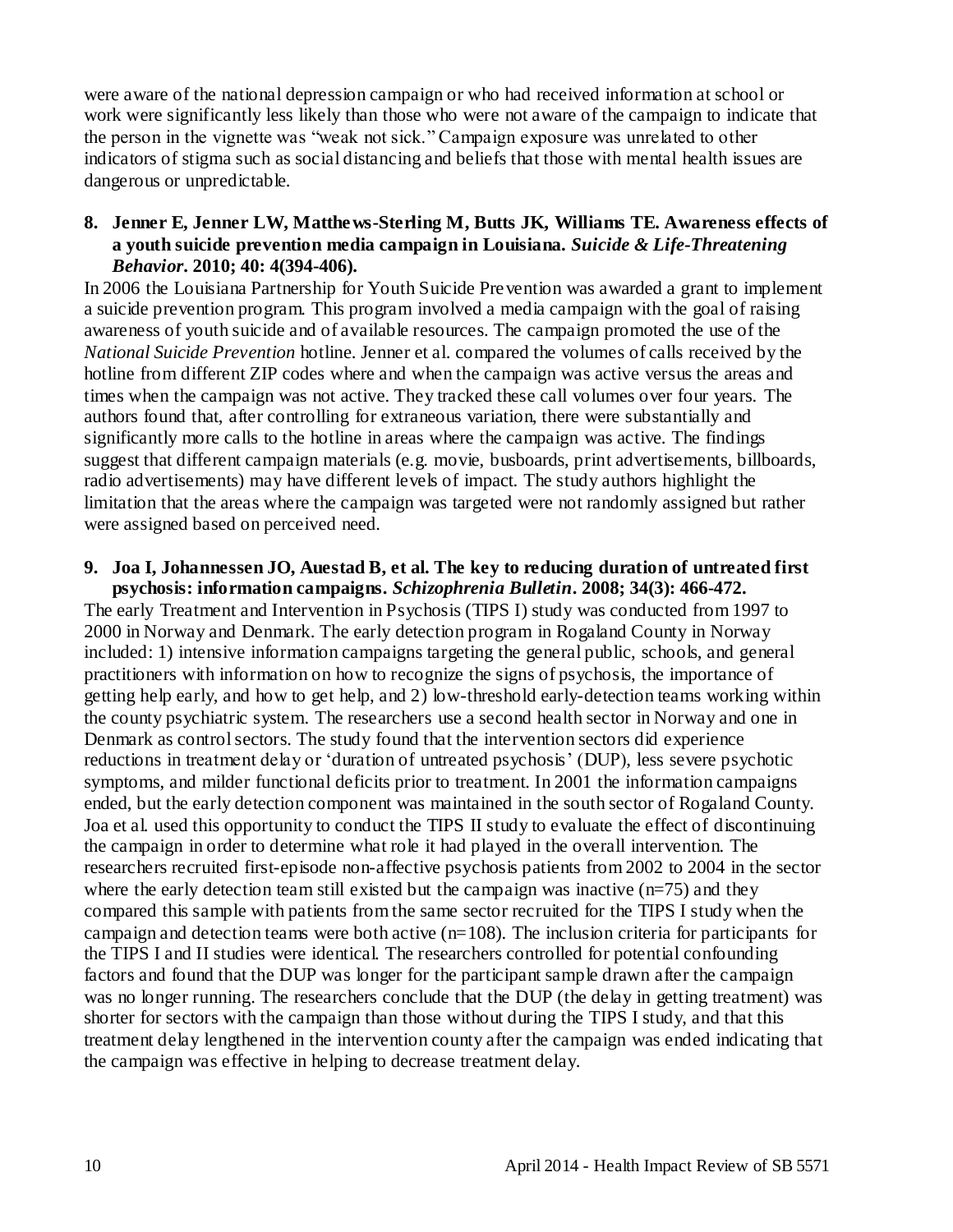#### **10. Oliver RJ, Spilsbury JC, Osiecki SS, Denihan WM, Zureick JL, Friedman S. Brief report: preliminary results of a suicide awareness mass media campaign in Cuyahoga County, Ohio.** *Suicide & Life-Threatening Behavior***. 2008; 38(2): 245-9.**

Cuyahoga County, Ohio"s Suicide Prevention Task Force started a campaign to raise awareness of suicide and encourage the use of crisis services available to adults and children. These services include a mobile crisis team which provides evaluation, intervention, referral, and disposition services through a telephone crisis hotline. The campaign involved a number of mediums of outreach (e.g. PSAs, billboards, bus boards) and occurred in two phases. Phase I ran from February to June 2005 and Phase II ran from November 2005 to March 2006. Oliver et al. evaluated the changes in volume of suicide calls to the crisis line before, during, and after the campaign. They did not have access to call volumes in nearby counties so the study did not involve a control group. For this reason they ran two types of call-volume comparisons: a) comparisons between baseline (the 15 months preceding Phase 1) and Phase 1, between Phase I and the hiatus between phases, and between Phase 2 and the hiatus, and b) comparisons between call volumes each month of the campaign and volumes the same month in the previous year. The researchers found that there was a statistically significant increase in suicide-related calls between baseline and Phase I. After Phase I the call rate dropped significantly (although it was still higher than baseline call volumes) but went up again during Phase II reaching the highest volumes during this phase. Data also revealed significant increases in call volume for each month of the campaign compared to the corresponding month in the previous year.

# **11. Boysen GA, Vogel DL. Education and mental health stigma: the effects of attribution, biased assimilation, and attitude polarization.** *Journal of Social and Clinical Psychology***. 2008; 27(5): 447-470.**

Boysen and Vogel collected survey data from 232 undergraduate students enrolled in psychology courses at a Midwestern university and a Northeastern college. The participants answered questions about their agreement with statements concerning mental illness and addiction as a way to measure their baseline stigma. The researchers then provided the participants with a few pages of educational material presenting the mental illness or addiction as either a result of biological or psychosocial causes. After reading this educational material, the participants were asked to rate how persuasive the material was. For example, the survey asked how persuasive the educational material was in showing that "dating people who formerly had a mental illness is [is not] OK" or in showing that "it is OK to [you should not] live in a neighborhood with a mental illness treatment center," or in showing "that mental illness is [is not] a sign of weakness." They were asked to rate their perceived attitude change toward mental health issues. Boysen and Vogel found that participants with baseline positive attitudes toward mental illness tended to perceive the educational information as more persuasive evidence not to stigmatize people with mental health issues than participants with baseline negative attitudes. Those with positive attitudes at baseline were also more likely to perceive their attitudes as more positive after the intervention while those with baseline negative attitudes perceived their attitudes as more negative following the intervention. The researchers also found that there were differences in impact based on the mental health issue covered in the educational material (e.g. schizophrenia versus addiction) as well whether it was presented as caused by biological or psychosocial factors. There were also differing effects depending on the stigma measure. For example presenting the biological cause of a mental health issue was more persuasive in removing blame (showing that the issue is not the person's fault) than presenting the psychosocial causes of the issue, while biological and psychosocial explanations both had little effect on social distance stigma. The authors concluded that stigma is complex and that not all components of stigma (e.g. blame, fear, and social distancing) respond to education in the same way. The researchers also concluded that the findings indicate that college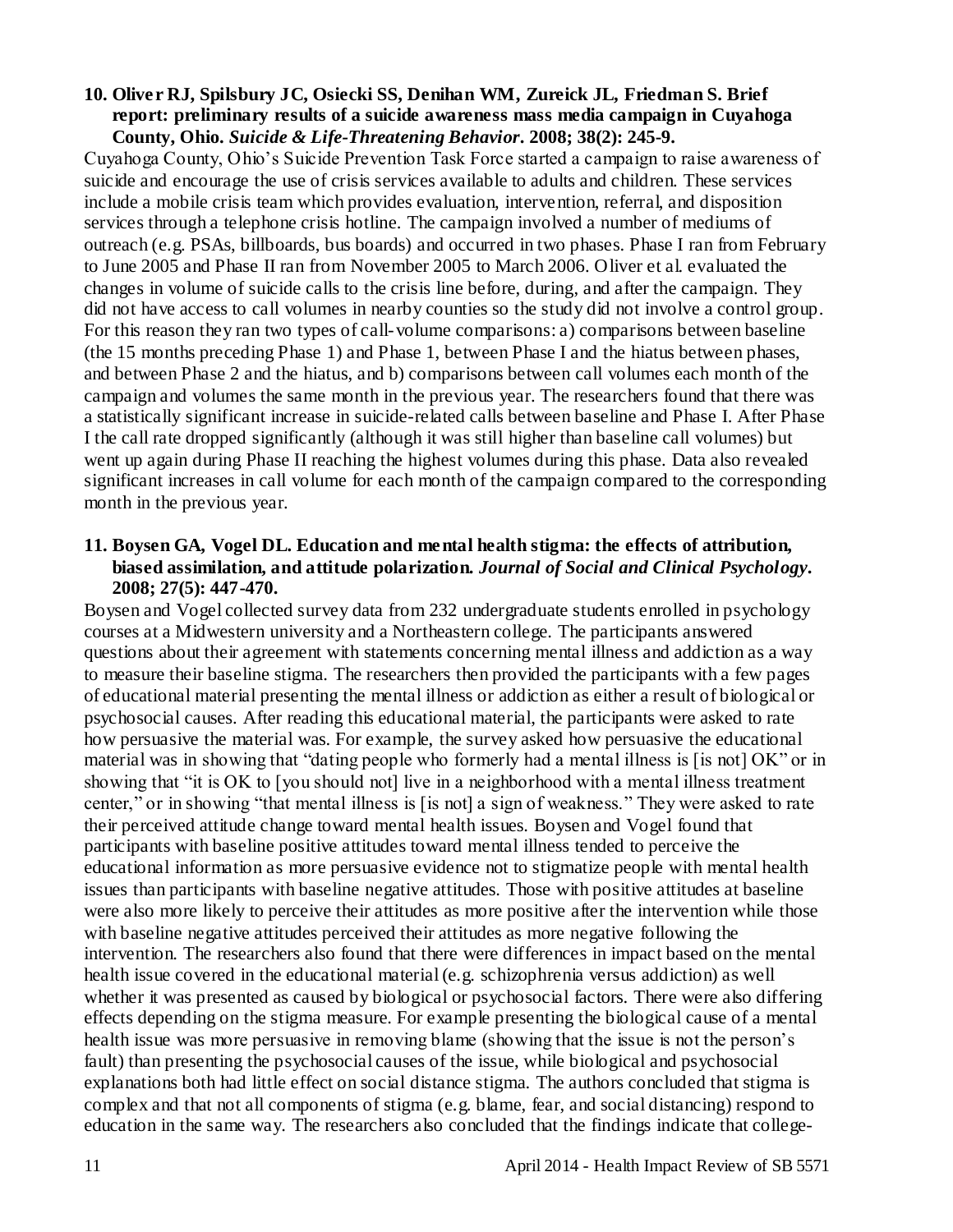age students already have set attitudes about mental health issues, that these attitudes affect the way that education impacts their beliefs about mental health, and that this highlights the importance of conducting stigma reduction work with individuals at a much younger age than early adulthood.

#### **12. Chandra A, Minkovitz C. Factors that influence mental health stigma among 8th grade adolescents.** *Journal of Youth and Adolescence***. 2007; 36(6): 763-774.**

In 2003 Chandra and Minkovitz conducted in-depth interviews with 8<sup>th</sup> grade students from two middle schools in a mid-Atlantic state (n=57). They intentionally oversampled African American and lowincome students. The semi-structured interview guide addressed mental health knowledge, a ttitudes, and help-seeking behavior. The researchers coded the interviews for themes. They found that students expressed that a positive experience with mental health services made them more positive about seeking mental health care, but that the majority of participants expressed negative experiences associated with mental health services. They also found that students who had limited or inaccurate mental health information held more stigmatizing attitudes toward mental health issues and more negative attitudes toward using mental health services than their peers. A few participants made comments indicating that their views about individuals with mental health issues had become more positive as they gained more knowledge and had contact with individuals with mental health issues. Participants who indicated that they have open conversations with family members about mental health issues held more positive views about discussing and seeking help for mental health issues. The majority of the participants expressed that most peers would react negatively (e.g. teasing, social distancing) if that found out that someone their age was accessing mental health services. In addition, over half of the respondents indicated that their parents would be upset if they were to seek mental health services. The sample only included three Asian participants, but all of these respondents indicated that their parents would react negatively if they sought mental health services. A small number of African American participants expressed their belief that African American parents are generally less accepting of mental health issues than white parents and that they would prefer if their child sought help from church rather than from a mental health professional. The researchers outline the limitations of this study which include self-selection bias.

# **13. Corrigan P, Larson J, Sells M, Niessen N, Watson A. Will filmed presentations of education and contact diminish mental illness stigma?** *Community Mental Health Journal***. 2007; 43(2): 171-181.**

Corrigan et al. recruited participants from a Chicago area community college (n=244). The authors indicate that past studies have found that both education and contact with someone living with a mental health issue are associated with decreased stigma. Their goal was to determine if videotaped versions of education and contact would influence stigma and if contact videos would have a different impact than education videos. Participants were randomly assigned to one of two interventions: 1) a ten minute educational video featuring a person living with schizophrenia (without disclosing his mental illness) contrasting the myths of mental illness with the facts and, 2) a ten minute contact video with the same person relaying his life story (e.g. experiences with symptoms leading to hospitalization and his illness and recovery). Participants completed the *Attribution Questionnaire* prior to, immediately following, and one week after watching the video. Participants who watched the education video showed significant decreases in blaming individuals for their mental health issues between the pre-test and both the post-test and the one week followup, but also showed a decrease in the belief that power is important for people with a serious mental illness. Participants who watched the contact video showed significant stigma reduction on four measures both at post-test and follow-up: decreased feelings of pity, decreased beliefs that those with mental illness should be avoided or segregated, and increased beliefs that power is important for people living with a serious mental illness. The authors conclude that the education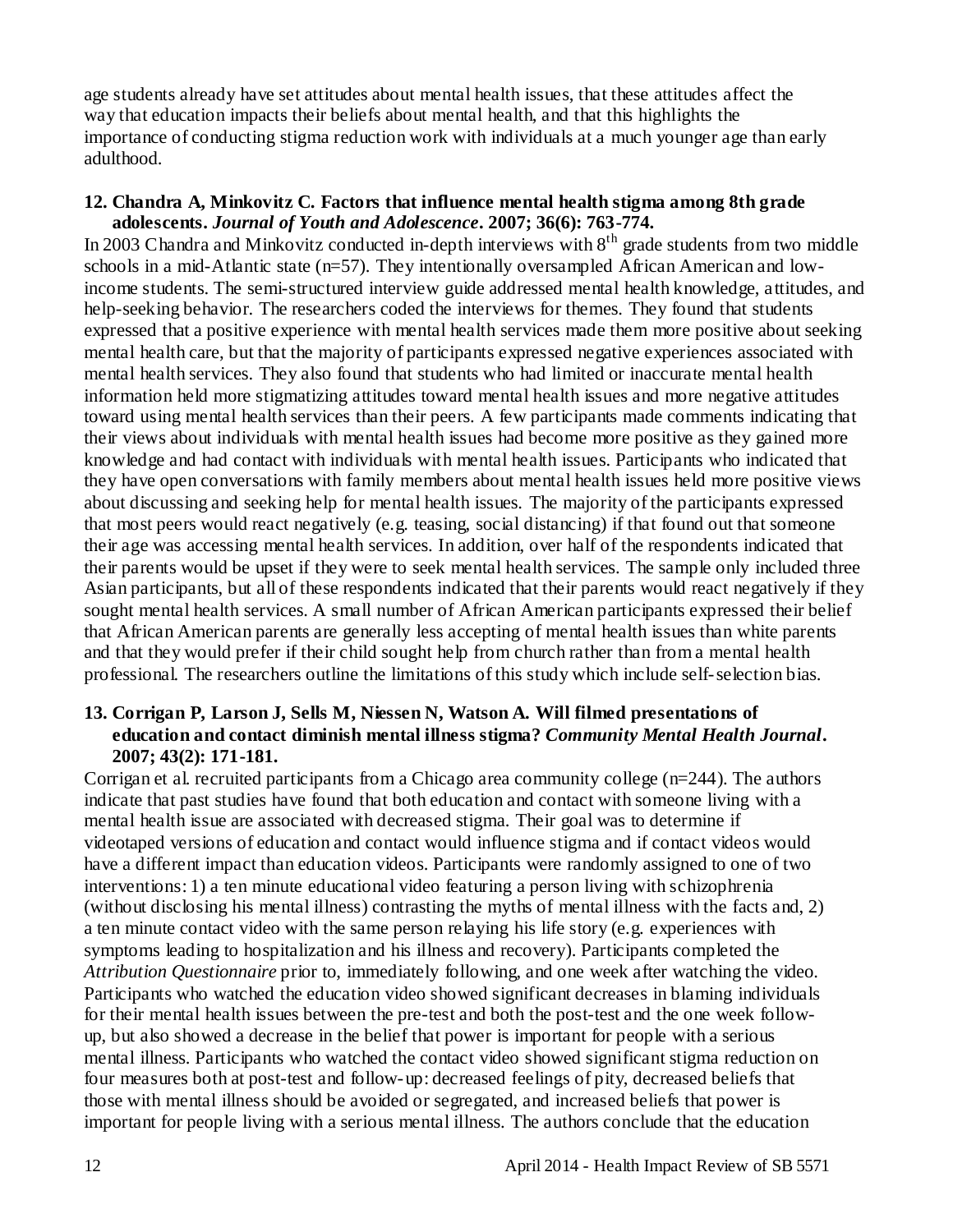video had an immediate effect on decreasing blame that endured over time. The contact video had a broader impact on decreasing stigma by impacting social distancing and decreasing pity and increasing empowering feelings toward those with mental health issues.

#### **14. Faulkner G, Irving H, Paglia-Boak A, Adlaf E. Adolescent knowledge of schizophrenia and social distancing: a province-wide survey.** *Journal of Community Psychology***. 2010; 38(8): 933-942.**

Faulkner et al. analyzed data from a self-administered questionnaire completed by  $7^{\rm th}$ -12<sup>th</sup> grade students in Ontario, Canada (n=3,117). The students answered questions about how they feel about people with schizophrenia in order to assess their social distancing stigma around this mental health issue. Questions included, "would you make friends with someone who has schizophrenia?" and "would you be afraid to talk to someone who has schizophrenia?" The participants were also asked questions about their knowledge of schizophrenia and well as demographic questions. The researchers found that higher knowledge about schizophrenia was associated with decreased social distancing. Students who were older, female, or who had parents with lower educational attainment also had significantly lower social distancing scores than their counterparts. They did not observe a significant difference in social distancing between rural and urban youth. The authors indicate that these findings support that educational campaigns have potential to reduce social distancing stigma.

#### **15. Masuda A, Hayes SC, Fletcher LB, et al. Impact of acceptance and commitment therapy versus education on stigma toward people with psychological disorders.** *Behaviour Research and Therapy***. 2007; 45(11): 2764-2772.**

Masuda et al. recruited undergraduate students from psychology courses. They were randomly assigned to either a 150 minute Acceptance and Commitment Therapy (ACT) intervention (n=47) or to an education intervention (n=38). ACT is a behavioral intervention that uses acceptance, mindfulness, and value-directed behavioral change to increase psychological flexibility and can be used to address negative thoughts and feelings and reduce stigma. The education intervention used group activities, discussion, and didactic presentation to replace stigmatizing thoughts with accurate information. The education covered the definition of stigma, common psychological disorders and their prevalence, common stigmas associated with mental health issues, and the social consequences of stigma. Participants completed pre- and post-surveys (before the intervention, immediately after the intervention, and at a one-month follow-up). The *Community Attitudes toward the Mentally Ill* scale was used to assess participant attitudes and the *Acceptance and Action Questionnaire* was used to categorize participants" degree of psychological inflexibility. The data indicate that at post-intervention both groups showed a significant reduction in stigmatizing attitudes compared to pre-intervention assessments. At one-month follow-up these gains had deteriorated, but still showed a significant reduction in stigma compared to preintervention. The researchers also found that that for the ACT group there was no difference between the psychologically flexible and inflexible participants in their level of stigma both at post-assessment and at follow-up. In contrast, the education group did show that at both of these follow-up time points the flexible participants had lower levels of stigma than at baseline, but that inflexible participants did not experience a decrease in stigma following the education. This indicates that, while both interventions were effective in decreasing stigma, the ACT intervention was equally effective for both flexible and inflexible participants, while the education intervention was only effective for flexible participants. Roughly 30% of participants in both groups were classified as "psychologically inflexible."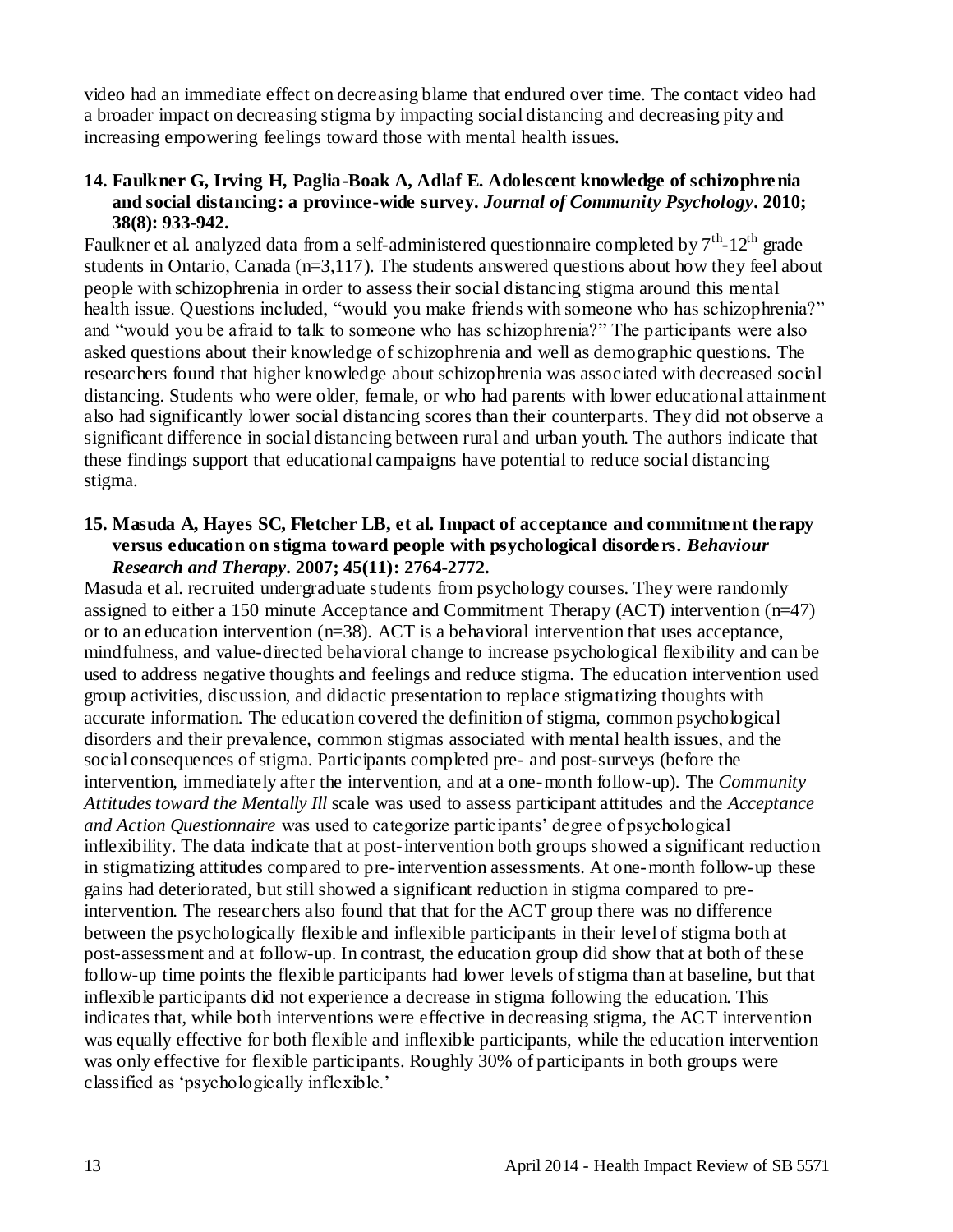#### **16. Sharp W, Hargrove DS, Johnson L, Deal WP. Mental health education: an evaluation of a classroom based strategy to modify help seeking for mental health problems.** *Journal of College Student Development***. 2006; 47(4): 419-438.**

Sharp et al. delivered a 40 minute classroom-based educational intervention to 123 undergraduate students enrolled in psychology courses at a large public university. The students volunteered to participate in the study and were then randomly assigned to either the education intervention group or the control group. The two groups did not differ on a number of factors (e.g. age, marital status, previous experience with therapy), but the intervention group did have significantly more psychology majors than the control group. The educational intervention involved components on normalizing mental health illness (mitigating stigma), the issue of treatment fearfulness, and information on local mental health resources. The researchers had participants fill out pre- and post-intervention assessment forms as well as assessment forms at a four week follow-up. The assessments captured information on the participants' attitudes toward seeking professional psychological care and opinions toward mental illness as well as help-seeking behavior in the month following the intervention. The authors found that the increase in help-seeing attitudes was significantly greater among the intervention group than the control group post-intervention (medium effect size). The intervention group also saw significantly greater decreases in the view that those living with mental illness are dangerous. The intervention did not have a significant impact on any of the other measures. The authors found that the intervention group maintained its increase in help-seeking attitudes at the four week follow-up, but it did not maintain its decrease in beliefs that those living with mental illness are dangerous. They did not observe any differences between the control and intervention group in either seeking mental health care for themselves or referring friends or family to care in the four weeks following the intervention.

# **17. Yamaguchi S, Mino Y, Uddin S. Strategies and future attempts to reduce stigmatization and increase awareness of mental health problems among young people: a narrative review of educational interventions.** *Psychiatry and Clinical Neurosciences***. 2011; 65(5): 405-415.**

Yamaguchi et al. conducted a review of the literature on the effects of educational interventions in reducing stigma and improving awareness of mental health problems among young people. Studies on national and media campaigns were excluded. They identified 40 studies which met the inclusion criteria. These studies included three intervention types: 1) educational, 2) video-based and, 3) contact. Twenty-three of these studies measured knowledge about mental health. Eighteen of these 23 studies (about 78%) reported significant changes in knowledge associated with educational interventions. Thirty-four of these studies measured changes in attitudes toward people with mental health problems following the education or contact intervention. Twenty-seven of these 34 studies (about 80% of the studies) found significant improvements in young people"s attitudes toward mental health issues. Twenty studies measured changes in social distance, with 16 of these studies (80%) showing significant positive effects. Some studies that conducted follow-up assessments found that positive changes in participants" knowledge, attitudes, and social distance were not maintained. The authors did not present an analysis of whether an increase in knowledge was associated with improved attitudes or decreased social distancing. They did present a table of studies indicating which studies showed significant changes and an improvement in knowledge was often accompanied by an improvement in attitude or a reduction in social distancing.

# **18. Cavelti M, Kvrgic S, Beck EM, Rüsch N, Vauth R. Self-stigma and its relationship with insight, demoralization, and clinical outcome among people with schizophrenia spectrum disorders.** *Comprehensive Psychiatry***. 2012; 53(5): 468-79.**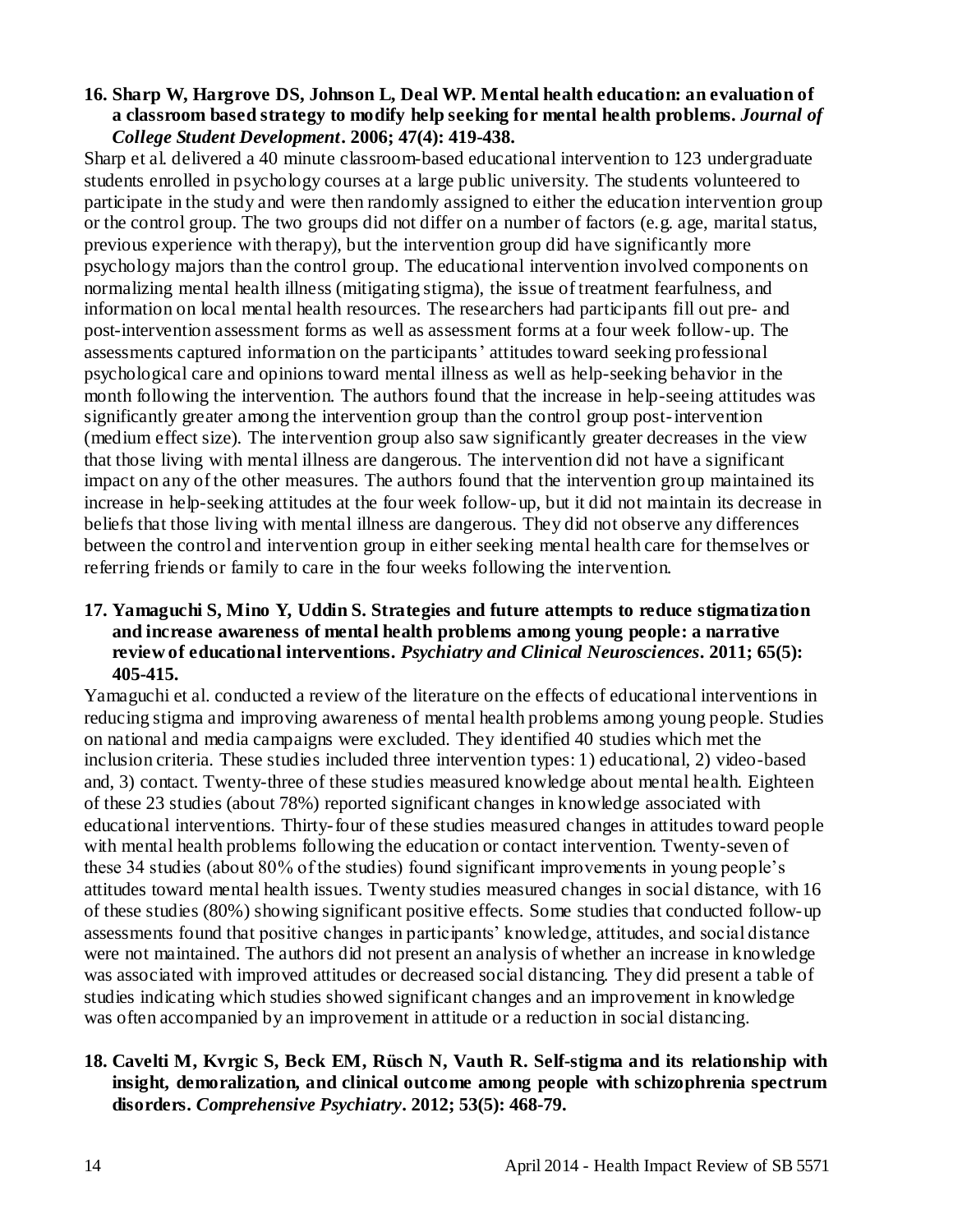Cavelti et al. recruited patients between the ages of 18 and 65 years of age diagnosed with schizophrenia or schizoaffective disorder from community mental health services in Basel, Switzerland (n=145). The researchers conducted interviews with and collected questionnaires from participants to assess "insight" (awareness of having a mental disorder, the social consequences, and need for treatment); level of demoralization (such as feelings of hopelessness, worthlessness, pessimism, personal failure, and suicidal ideation); subjective wellbeing; perceived public stigma; self-stigma (e.g. agreement with stereotypes about mental health issues); psychotic and negative symptoms; and measures of psychological, social, and occupational functioning. The researchers found that perceived stigma was associated with endorsement of mental illness stigma commonly held in public (one measure of self-stigma). Because past studies have found that high levels of insight are associated with both positive and negative outcomes (e.g. increased treatment adherence and improved functioning but also depression, hopelessness, and suicidal ideation), the researchers were interested in determining if the level of self-stigma a patient has impacts whether insight leads to negative or positive health outcomes. The authors found that higher levels of insight, self-stigma, and psychotic symptoms were all significantly related to higher levels of demoralization. They conducted modeling to determine if self-stigma was acting as a moderator, a mediator, or both in the relationship between insight and demoralization. They found a good fit for the moderator-model indicating that the positive association between insight and demoralization was more pronounced in patients with higher levels of self-stigma than their counterparts. The mediation-model also showed that self-stigma is a mediator in the relationship between insight and demoralization, indicating that persons with high insight tended to be demoralized, in part due to higher levels of self-stigma. Although the direct relationship between self-stigma and lower levels of functioning and higher levels of psychotic symptoms was not significant, the researchers did find that self-stigma was significantly associated with demoralization, and that demoralization was significantly associated with psychotic symptoms and lower levels of functioning.

# **19. Eisenberg D, Downs MF, Golberstein E, Zivin K. Stigma and help seeking for mental health among college students.** *Medical Care Research and Review : Mcrr***. 2009; 66(5): 522-41.**

Eisenberg et al. collected survey data from students at 13 colleges and universities across the United States. They randomly selected undergraduate and graduate students from each participating school to participate in the survey and had a 44% participation rate (n=5,555). Using a non-response survey to determine if the participants differed from the non-responders on specific mental health issues, they found that those who had not responded to the original survey were less likely to have depressive symptoms and use mental health services compared to the participants who responded to the original survey. The authors measured perceived public stigma (the participants perception of how others view mental health issues), personal stigma toward those using mental health services, perceived need for mental health services for themselves in the past 12 months, and actual use of mental health services in the past 12 months (both from professional mental health providers and from nonclinical sources such as friends and religious counselors). The survey also screened for depressive and anxiety disorders and collected demographic information. Perceived public stigma was considerably higher than personal stigma. Men had slightly higher perceived and personal stigma than women. Relative to white students, Asian, black, and Hispanic students had significantly higher perceived stigma. Students who classified their race as "other" had significantly higher personal stigma scores than their white peers. African American students had the highest perceived stigma while Asian students had the highest level of personal stigma. In addition student who were younger, international, more religious, or from a lowincome family had elevated levels of personal stigma compared to their peers. The data also indicated that personal stigma was significantly associated with a lower likelihood of help seeking (e.g. perceived need for help, use of psychotropic medications, use of therapy or counseling, and use of nonclinical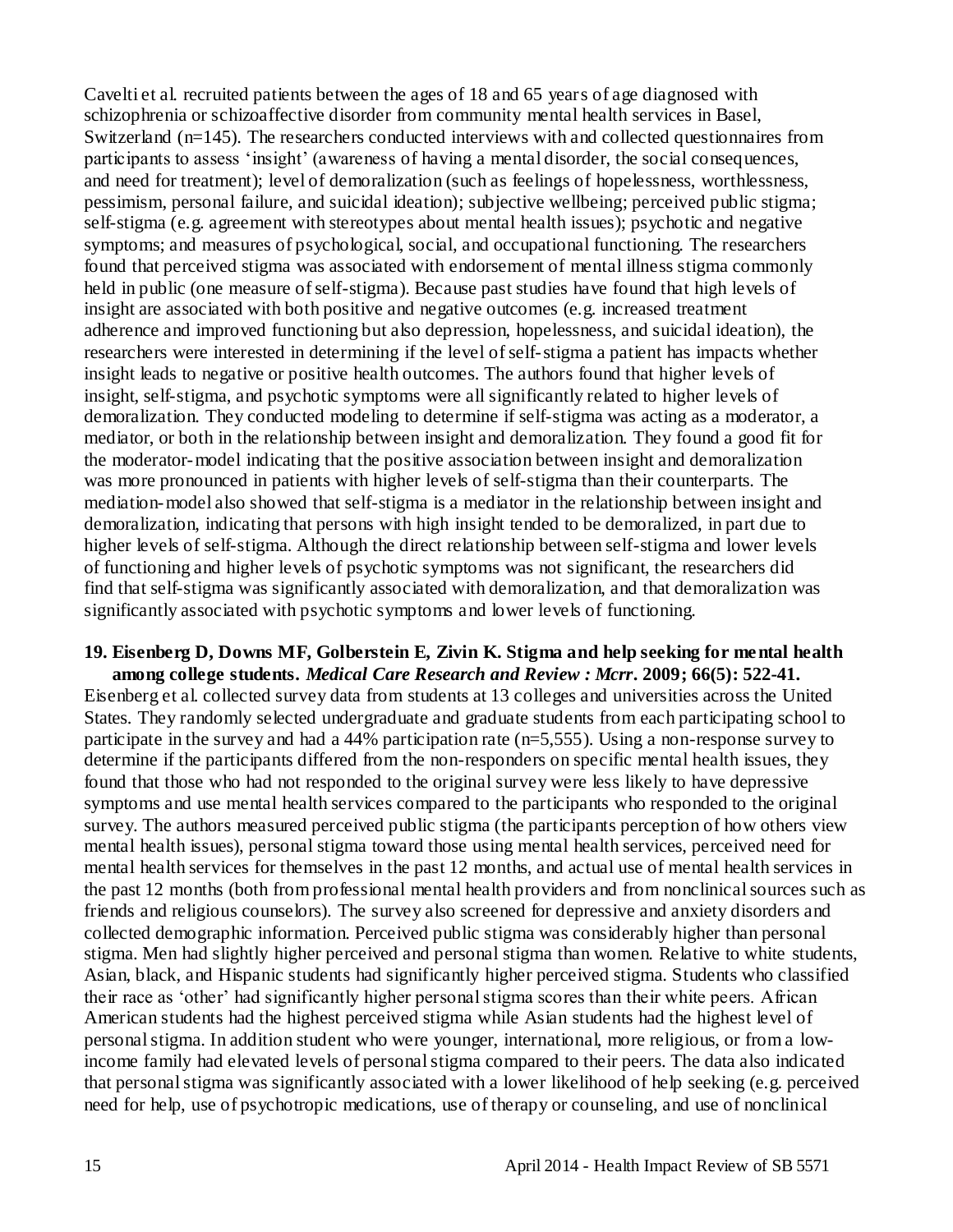counseling). Perceived public stigma, however, was not significantly associated with these measures of help-seeking.

# **20. Livingston JD, Boyd JE. Correlates and consequences of internalized stigma for people living with mental illness: a systematic review and meta-analysis.** *Social Science & Medicine***. 2010; 71(12): 2150-2161.**

Livingston and Boyd conducted a systematic review and meta-analysis of the quantitative literature on the relationship between internalized stigma and sociodemographic, psychosocial, and psychiatric outcomes. The researchers identified 127 articles that fit the inclusion criteria for the systematic review—and 45 of these articles met the stricter inclusion criteria for the meta-analysis. Forty-seven of these studies evaluated the relationship between sociodemographic variables (e.g. gender, age, education, employment, income, and ethnicity). The majority of studies found no significant relationships between these factors and self-stigma. Nine studies evaluated the relationship between ethnicity and self-stigma, five of which found no significant association and four of which found a significant association between being a person of color and increased self-stigma. The meta-analysis also indicated that internalized stigma was significantly associated with all of the mea sured psychosocial variables: hopelessness, poorer self-esteem, lowered empowerment/mastery, decreased quality of life, reduced self-efficacy, and weakened social support/integration. The authors found that the findings of studies evaluating the relationship between self-stigma and psychiatric variables (e.g. symptom severity, psychiatric diagnosis, hospitalization, illness duration, treatment adherence, functioning, medication side effects) were mixed. Over 83% of the applicable studies found a significant positive association between internalized stigma and symptom severity. Over 63% of the applicable studies found a significant inverse relationship between internalized stigma and treatment adherence. None of the other psychiatric variables were significantly associated with internalized stigma in the majority of applicable studies, although 50% of the eight studies on functioning found that internalized stigma was associated with decreased functioning while the other half of these studies found non-significance. The authors did not weigh the studies by the strength of their study design, but rather only considered the number of studies that supported a positive, negative, or null association.

# **21. Masuda A, Latzman, RD. Examining associations among factor-analytically derived components of mental health stigma, distress, and psychological flexibility.** *Personality and Individual Differences* **2011; 51(4): 435-438.**

Masuda and Latzman conducted two studies on the impact of stigma on health. Study 1collected survey data from 591 undergraduate students to measure their attitudes toward people with psychological disorders (stigma). The researchers found that mental health stigma consists of two distinct but related components: exclusion and course/origin. Exclusion-stigma is associated with negative emotions and beliefs that cause someone to avoid contact with individuals with mental health issues. Course/originstigma reflects pessimistic views toward the cause of mental health issues (blame) and the possibility of successful treatment. Masuda and Latzman conducted Study 2 in order to evaluate the impact of holding these two types of stigmatizing beliefs on psychological distress. For this study, they collected survey data from 573 undergraduate students (mostly female). These participants answered questions to assess their stigmatizing beliefs, level of psychological distress, and psychological flexibility. The researchers found that exclusion-stigma was not correlated with distress and was inversely correlated with psychological flexibility. Course/origin-stigma was significantly positively correlated with distress and also inversely correlated with flexibility. This indicates that course/origin-stigma is associated with negative mental health outcomes (e.g. psychological distress) for the stigmatizer. In addition, the authors found that psychological inflexibility fully mediates the association between course/origin-stigma and psychological distress; and they express that these findings may indicate that stigma-reduction interventions could benefit from undermining the rigid patterns (inflexibility) of stigmatizing attitudes.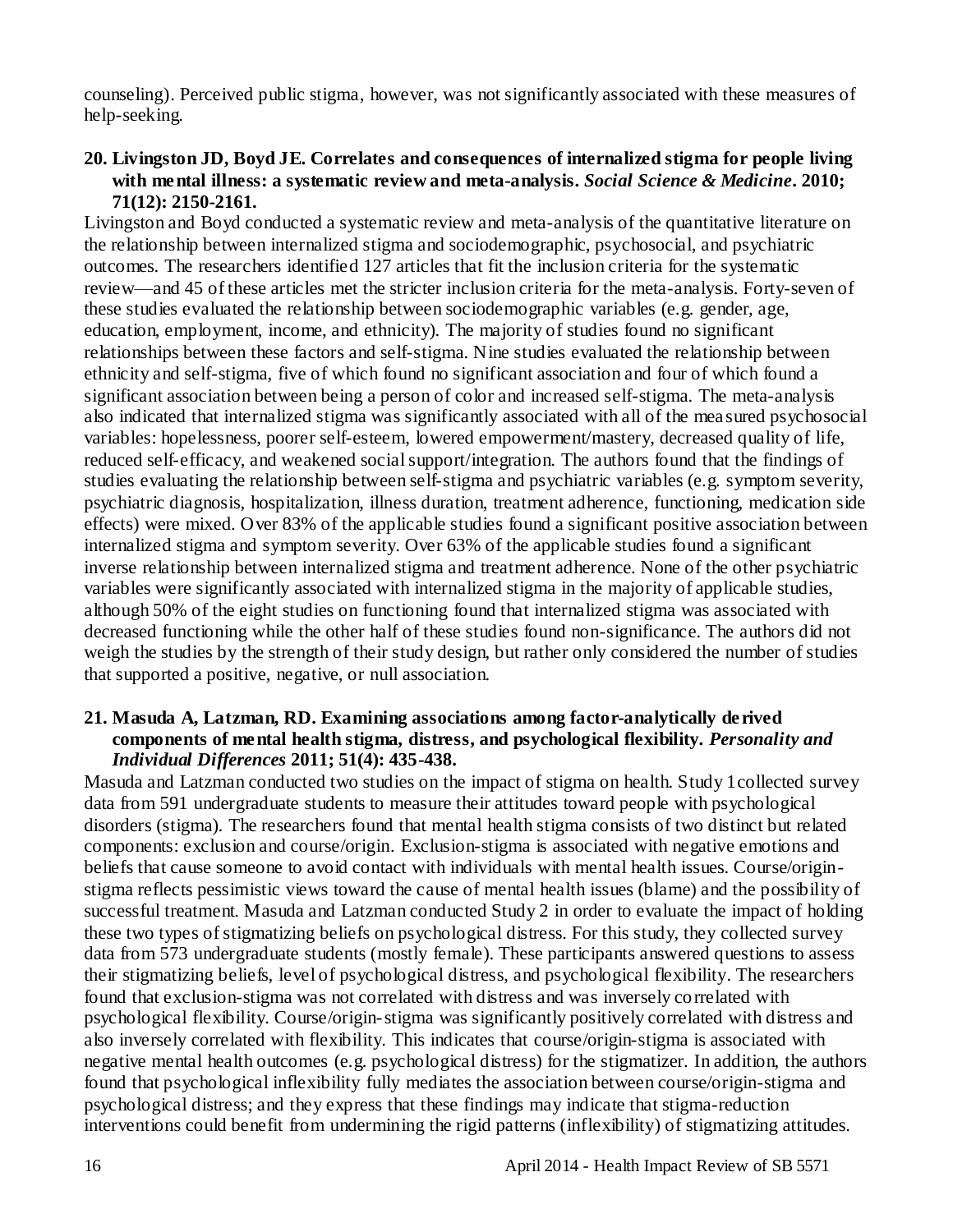### **22. Conner KO, Copeland VC, Grote NK, et al. Mental health treatment seeking among older adults with depression: the impact of stigma and race.** *The American Journal of Geriatric Psychiatry: Official Journal of the American Association for Geriatric Psychiatry***. 2010; 18(6): 531-43.**

Conner et al. conducted telephone interviews with randomly selected participants who scree ned positive for mild to moderate depressive symptoms. They interviewed 449 adults but only included the data for older adults in this analysis (n=248). They intentionally oversampled African American participants. In the telephone interview they assessed perceived public stigma and internalized stigma in relation to mental health as well as history of mental health treatment, intention to seek treatment, and attitudes toward mental health services. Over 40% of the participants reported feeling depressed, down, or hopeless at least half of the days over the past two weeks, and 85% reported having been in a depressed mood for at least several days. The researchers found that African American participants had significantly more negative attitudes toward mental health services than their white counterparts (moderate effect size). In addition, negative attitudes about mental health treatment were significantly associated with having never sought mental health treatment. Therefore African American participants were significantly less likely to have ever sought mental health treatment than white participants (despite similar rates of depressive symptoms). The data also indicated that while African Americans did not report significantly different levels of perceived public stigma than their white counterparts, they were significantly more likely to experience internalized mental health stigma than white participants. In addition, internalized stigma partially mediated the relationship between race and attitudes toward seeking treatment. In summary, the researchers found significant relationship between race and level of internalized stigma, between internalized stigma and attitudes toward seeking mental treatment, and between these attitudes and having never sought mental health services. The data also indicated that, contrary to the expectations of the researchers, higher levels of internalized stigma were actually associated with an increased level of intent to seek mental health treatme nt. The participants with higher internalized stigma scores were also more likely to report severe depressive symptoms though, so the researchers speculated that it may be the severity of their depression which increased both their internalized stigma and their intent to seek care.

### **23. Franz L, Carter T, Leiner AS, Bergner E, Thompson NJ, Compton MT. Stigma and treatment delay in first-episode psychosis: a grounded theory study.** *Early Intervention in Psychiatry.* **2010; 4(1): 47-56.**

Franz et al. cite evidence in their introduction that a longer duration of untreated psychosis (DUP) is associated with longer time to symptom remission once treatment is started, less effective recovery, greater likelihood of relapse, and worse overall outcomes. The also cite evidence that early treatment is associated with decreased suicidality and negative symptoms. The researchers conducted interviews with participants and conducted both qualitative and quantitative analysis. Participants included African American patients hospitalized in the south-eastern United States for a first episode of schizophrenia-spectrum disorder and their relatives. The sample included ten patients and 12 of their relatives. The researchers identified a number of themes from these interviews. Participants indicated that society"s reaction toward those dealing with mental health issues was very negative and that society then initiates both social distancing and negative labeling. Many participants also expressed fear that having their family member formally diagnosed with a mental illness would create an official label that would be associated with negative stereotypes. The researchers also found that eight of the 10 patients had very high thresholds for initiating treatment (such as violent or suicidal behavior or contact with the police). Relative participants made comments expressing that they weren"t paying attention to, hid, or were in denial about the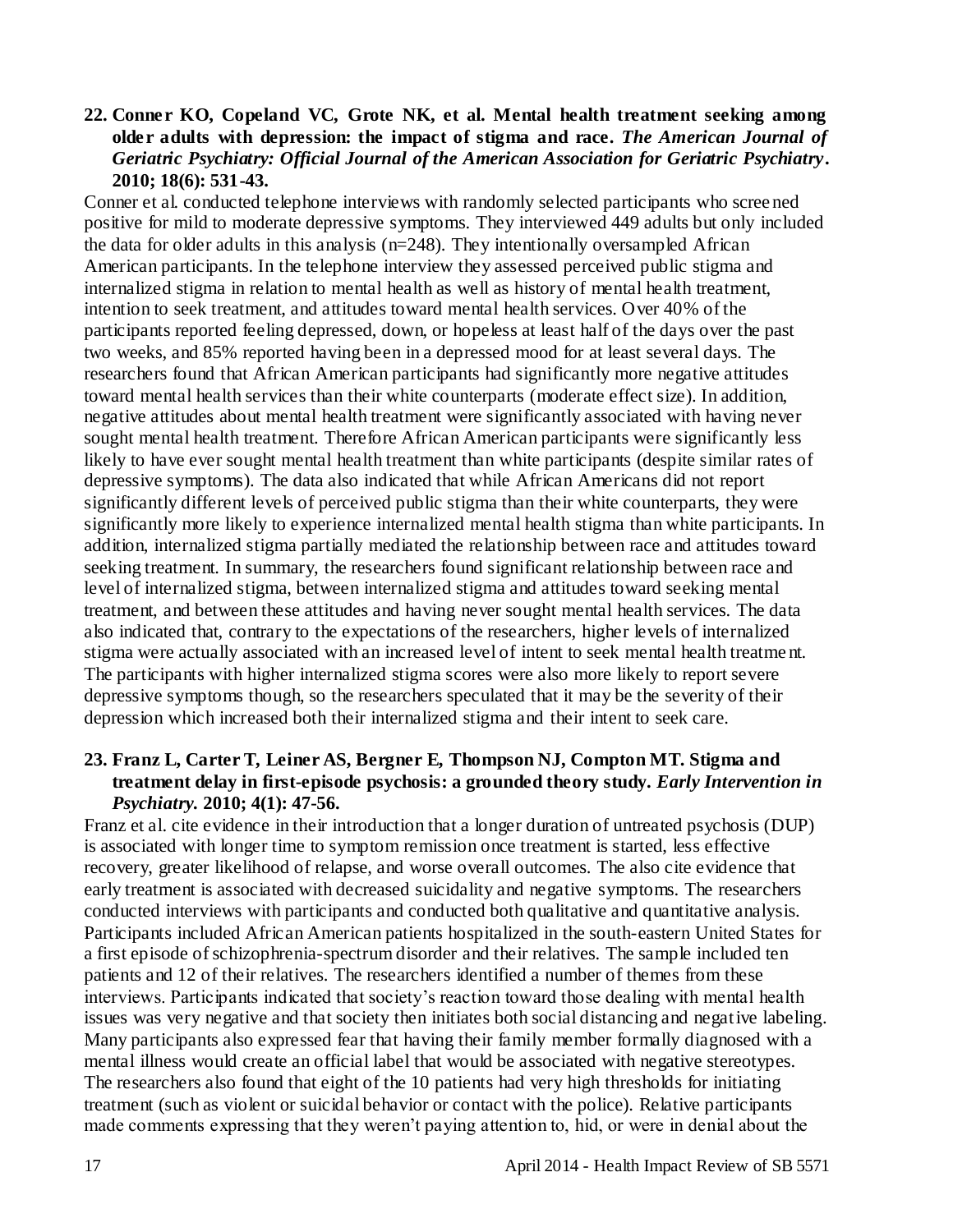signs or didn't realize the severity of their family member's symptoms. The authors conclude that these comments indicate that stigma associated with mental health issues may be serving as a barrier to accessing treatment and to may be increasing DUP.

# **24. Golberstein E, Eisenberg D, Gollust SE. Perceived stigma and help-seeking behavior:**

**longitudinal evidence from the healthy minds study.** *Psychiatric Services***. 2009; 60(9): 1254-6.**  Golberstein et al. analyzed data from the 2005 Healthy Minds Study, a web-based random sample survey of undergraduate and graduate students at a public university. Then in 2007 the researchers collected follow-up surveys from the respondents to the 2005 survey who were still enrolled at the school. They had a total of 732 students complete both the baseline and follow-up survey. The authors found that perceived public stigma in 2005 was not associated with either perceived need for help or help-seeking behavior over the following two years. This was true of both the total sample and of a subsample which only included participants who screened positive in either 2005 or 2007 for depression or anxiety. This study did not measure self-stigma and therefore does not make any conclusions about the relationship between self-stigma and help-seeking.

# **25. Pietrzak RH, Johnson DC, Goldstein MB, Malley JC, Southwick SM. Perceived stigma and barriers to mental health care utilization among OEF-OIF veterans.** *Psychiatric Services.* **2009; 60(8): 1118-22.**

Pietrzak et al. drew participants from the first two waves of the Connecticut Operation Enduring Freedom in Afghanistan and Operation Iraqi Freedom (OEF-OIF) Veterans Needs Assessment Survey. They only had a response rate of 27% ( $n=272$ ). The survey included questions to assess stigma, barriers to care, substance abuse, and psychiatric disorders. Participants who screened positive for a psychiatric disorder scored higher on the stigma scale and on the barriers-to-care scale and were also more likely to endorse the stigma items and barriers-to care items than their counterparts. The authors also found that negative beliefs about mental health care and lack of unit support were significant predictors of both increased stigma and barriers-to-care scores. For example agreement with statements such as "therapy is a sign of weakness" were associated with increased stigma and higher barriers to accessing care. Participants with negative beliefs about mental health care were less likely to have received care (both counseling and medication services) in the six months prior to the survey.

# **26. Schomerus G, Matschinger H, Angermeyer MC. The stigma of psychiatric treatment and helpseeking intentions for depression.** *European Archives of Psychiatry and Clinical Neuroscience***. 2009: 259(5): 298-306.**

Schomerus et al. collected data through random telephone surveys in Germany. The researchers played a pre-recorded case-vignette about someone with major depression to the survey participants. Participants were then asked to imagine that they were the character in the vignette and to answer several questions. The researchers found that, when imagining themselves as the character in the vignette, 68% of participants expected discrimination when applying for a job. Nearly 19% of participants indicated that they would be unwilling to sublet a room, and over 17% would not recommend someone for a job if they were suffering from depression. They also found that a greater desire for social distance from those with mental health issues, stronger anticipated shame, and higher age were associated with weaker intentions to see a psychiatrist. Anticipated discrimination by others was not significantly associated with intention to seek care. The authors speculate, based on findings in other studies, that anticipated discrimination may not serve as a barrier to accessing mental health care because participants may plan to keep their care a secret.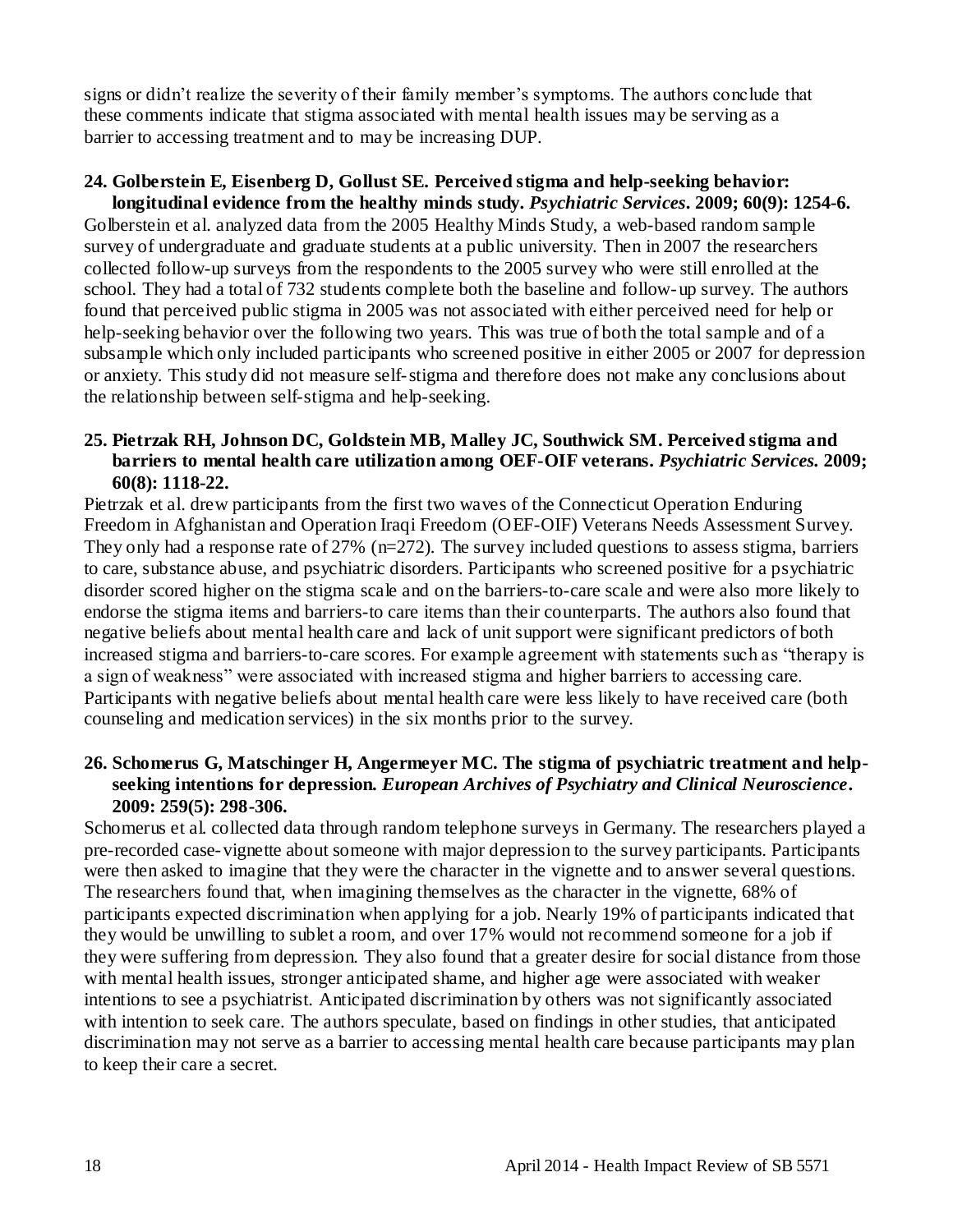#### **27. American Psychological Association. Evidence-Based Practice in Psychology: APA Presidential Task Force on Evidence-Based Practice. 2006; 61(4): 271–285.**

The American Psychological Association (APA) created a policy indicating that the evidence-base for a psychological intervention should be evaluated using both efficacy and clinical utility as criteria. The Association President appointed the APA Presidential Task Force on Evidence-Based Practice and the task force published this document with the primary intent of describing psychology"s commitment to evidence-based psychological practices. This document, though, also references many research articles providing evidence for the efficacy of a number of psychological treatments and interventions. The reference list for this document highlights the growing body of evidence of treatment efficacy from the 1970s through 2006. Note that this does not indicate that all treatments are effective, but rather than there is a very large body of evidence supporting that evidence-based treatments are available.

#### **28. Boonstra N, Klaassen R, Sytema S, et al. Duration of untreated psychosis and negative symptoms - a systematic review and meta-analysis of individual patient data.**  *Schizophrenia Research***. 2012; 142: 12-19.**

Boonstra et al. conducted a comprehensive review of the literature on duration of untreated psychosis (DUP) and negative symptoms (an absence of expected emotions and behaviors such as social withdrawal and difficulty expressing emotions) published between 1992 and 2009. They identified 28 studies which met their inclusion criteria. Boonstra et al. then contacted the authors of those studies and obtained individual patient data from 16 of the studies, leading to a total sample size of 3,339. They found that shorter DUP was significantly associated with less severe negative symptoms at baseline and at short and long term follow-up (up to eight years). The association was strong and persistent and showed no signs of diminishing with longer follow-up. They found that for participants with a DUP of less than nine months, DUP and negative symptoms were positively associated while for those patients with a longer DUP negative symptoms were not associated linearly. This indicates that a reduction in DUP may have a greater impact for someone with a DUP less than nine months than for someone with a DUP greater than nine months. The average DUP of participants was over 15 months. The authors indicate that these findings support arguments for early detection and intervention, but also caution that these data indicate association not causation.

# **29. Goldberg TE***,* **Burdick KE***,* **McCormack J** *et al.* **Lack of an inverse relationship between duration of untreated psychosis and cognitive function in first episode schizophrenia***. Schizophr Res* **2009; 107: 262***–***266***.*

Goldberg et al. analyzed data from patients in their first episode of schizophrenia or psychosis  $(n=102)$ . The researchers administered cognitive tests which included measures such as processing speed, episodic memory, working memory, executive function, and motor speed/dexterity. They interviewed the participant and their parents in order to assess DUP. The researchers did not find a relationship between longer DUP and worse cognition or the ability of patients to demonstrate cognitive improvements over time. The authors concluded that their results imply that while early intervention (and shortened DUP) may be essential for symptom amelioration, early treatment may have less of an impact on cognitive function. They assert that these findings are not an argument against early treatment, but rather evidence that psychosis is not toxic to information processing domains in the brain as has been hypothesized.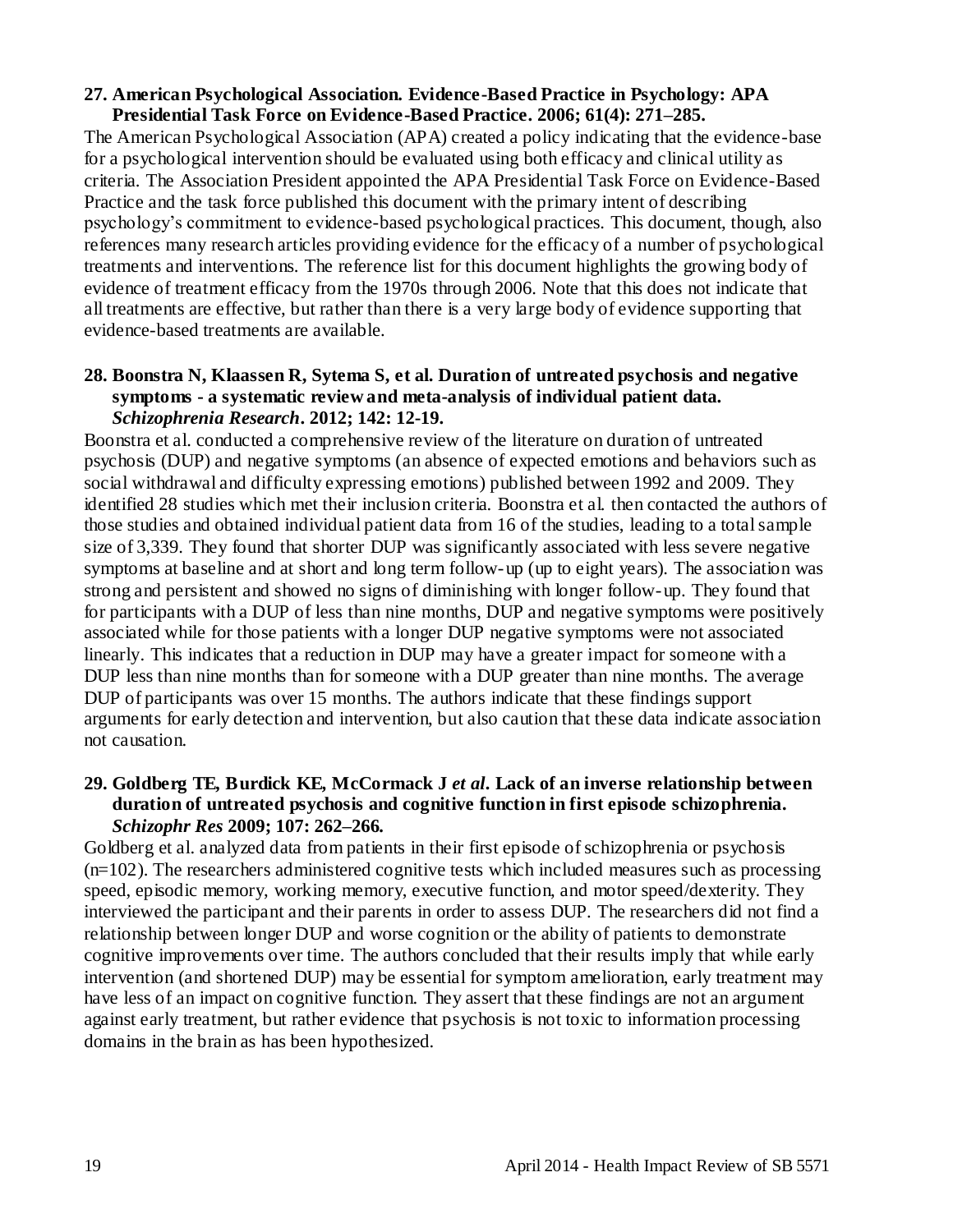# **30. Centers for Disease Control and Prevention. Behavioral Risk Factor Surveillance System— 2010 Data. Available from**

# **[http://apps.nccd.cdc.gov/s\\_broker/WEATSQL.exe/weat/freq\\_analysis.hsql?survey\\_year=2010](http://apps.nccd.cdc.gov/s_broker/WEATSQL.exe/weat/freq_analysis.hsql?survey_year=2010)***.*  **Accessed March 26, 2014.**

National Behavioral Risk Factor Surveillance System (BRFSS) data from 2010 highlight disparities in mental health. Survey participants who reported their race/ethnicity as black, AI/AN, multiple races, or Hispanic had significantly higher rates of frequent bad mental health (defined as 14 or more days of poor mental health in the past 30 days) than white participants. For example about 10% of white participants, over 12% of black participants, and nearly 18% of AI/AN participants reported frequent poor mental health. The data from Washington state indicate similar trends in the differences in prevalence of poor mental health between subpopulations, but most of the differences are not statistically significant. The Washington state data do indicate that participants who self-reported as multiracial reported significantly higher rates of frequent bad mental health than their white counterparts. These data also indicate that both nationally and in Washington state, lower income participants report significantly worse mental health. For example, in Washington state, 18.5% of participants that made 15-25 thousand dollars per year reported frequent poor mental health while 6.4% of participants making greater than 50 thousand dollars per year reported frequent poor mental health. Note that these are descriptive statistics only and this analysis did not control for any potential confounding factors.

# **31. Centers for Disease Control and Prevention. Youth Risk Behavior Surveillance System—2011 Data. Available from<http://www.cdc.gov/healthyyouth/yrbs/index.htm>***.* **Accessed March 26, 2014.**

Youth Risk Behavior Surveillance System (YRBSS) data from 2011 indicate that nationally, white students are significantly more likely to report seriously considering suicide than black student participants. AI/AN students are more likely than their white peers to report seriously considering suicide. Washington state does not participate in this survey, but the city of Seattle does. In Seattle, black students are more likely than their white peers to report contemplating suicide, but this difference does not reach statistical significance. The sample size was too small to report these data for AI/AN youth in Seattle. Nationally AI/AN and Hispanic participants were significantly more likely to report feeling sad or hopeless than their white peers. AI/AN students were also significantly more likely than white students to report making a suicide plan. AI/AN, Asian, and Hispanic, and multiracial participants were significantly more likely than white participants to report having attempted suicide in the 12 month prior to the survey. Note that these are descriptive statistics only and this analysis did not control for any potential confounding factors.

#### **32. Duncan DT, Hatzenbuehler ML. Lesbian, gay, bisexual, and transgender hate crimes and suicidality among a population-based sample of sexual-minority adolescents in Boston.**  *American Journal of Public Health***. 2013; 5.**

Duncan and Hatzenbuehler analyzed 2008 Boston Youth Survey data for 9th through 12th graders. They aggregated data from all students who self-identified as "mostly heterosexual," "bisexual," "mostly homosexual," "gay or lesbian," or "unsure." The researchers found that LGBTQ adolescents were more likely to contemplate and attempt suicide than their heterosexual peers. Nearly one third of LGBTQ adolescents reported suicidal ideation in the past year compared to 9.43% of heterosexual youth. They also found that LGBTQ youth who contemplated or attempted suicide were more likely to live in neighborhoods with higher LGBTQ assault hate crimes.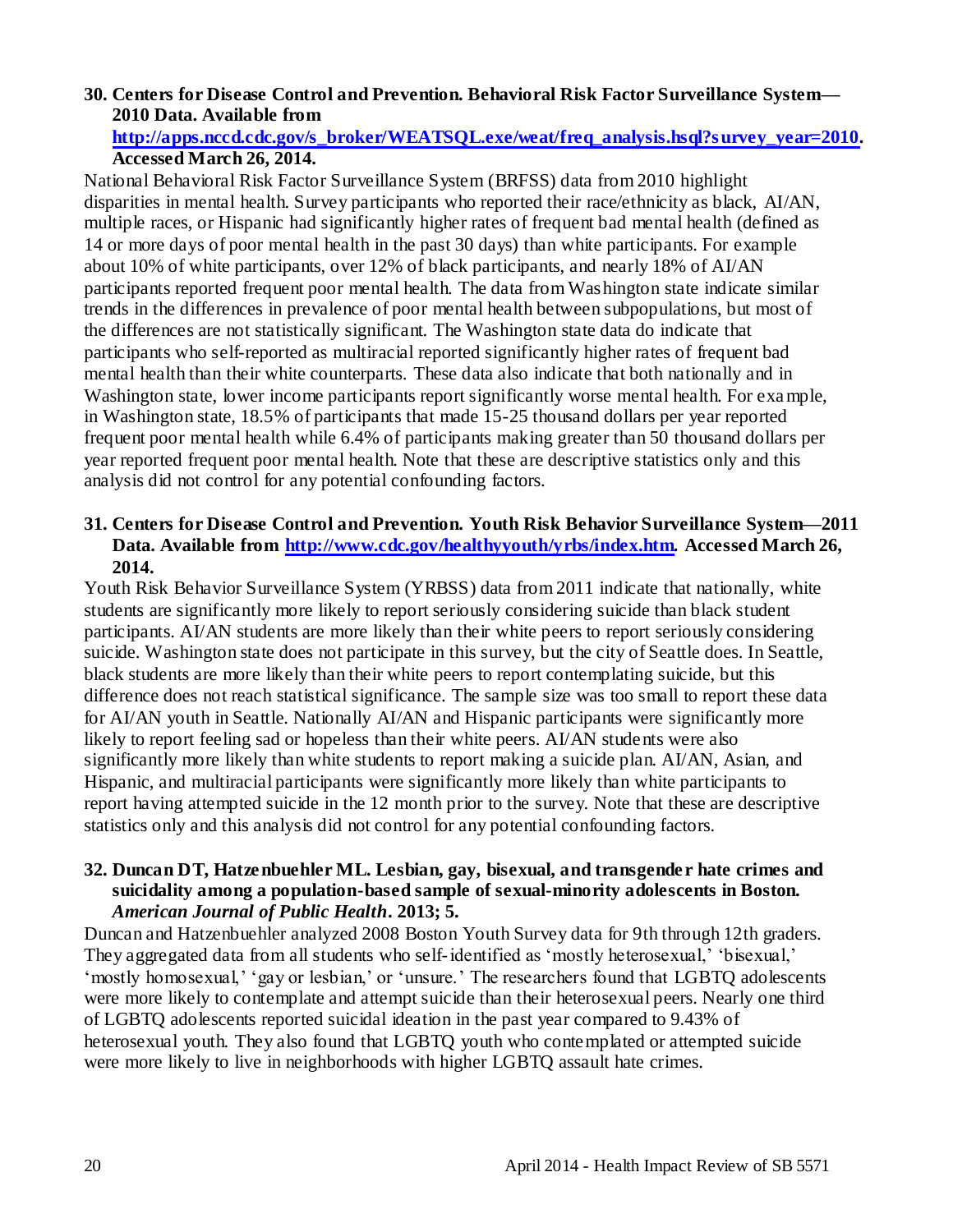#### **33. Healthy Youth Survey. QxQ Analysis. 2012. Available from [http://www.askhys.net/Analyzer.](http://www.askhys.net/Analyzer) Accessed March 26, 2014.**

Washington state Healthy Youth Survey data from 2012 indicate that white students report lower rates of depression than all other racial/ethnic groups, but this difference is only significant for AI/AN, Hispanic, and students who reported multiple or 'other' race/ethnicity. For example, about 28% of white students and over 41% of AI/AN students reported feelings that are indicators of depression. There were no statistically significant differences between racial/ethnic groups in reported suicide contemplation, plans, or attempts. In addition, youth who reported living somewhere other than a house or apartment (e.g. a shelter, car, campground, on the street) were more likely than their peers living in a house or apartment to report contemplating suicide. The difference in depression rates for these two subpopulations was not significant. Note that these are descriptive statistics only and this analysis did not control for any potential confounding factors.

# **34. Lo CC, Cheng TC, Howell RJ. Access to and utilization of health services as pathway to racial disparities in serious mental illness.** *Community Mental Health Journal***. 2014; 50(3): 251-257.**

Lo et al. explain that while studies have consistently suggested that black participants have better mental health than their white counterparts, other research suggests that these findings may be misleading due to a number of methodological issues. The authors cite studies which indicate the possible existence of the following methodological issues: sampling noninstitutionalized populations thereby missing the large population of incarcerated black men who experience high rates of mental health issues; using mental health assessment tools that are more accurate for white populations than other participants; and that higher levels of mental health stigma among black populations may lead to higher levels of underreporting. In addition, the researchers cite evidence that black participants, when they do develop mental health disorders, may be more likely to develop chronic and persistent disorders than white participants. Lo et al. analyzed adult data from the National Health Interview Survey (n=10,541) in order to determine if black participants did have higher rates of severe mental illness than white participants. The data indicated that chronic mental health issues (defined as having limited activity as a result of an enduring mental health condition) were significantly more prevalent among African Americans than whites. They did not find a significant relationship between race and duration of mental illness.

# **35. Lutfiyya MN, Bianco JA, Quinlan SK, Hall C, Waring SC. Mental health and mental health care in rural America: the hope of redesigned primary care.** *Disease-a-month.* **2012; 58(11): 629-38.**

Lutfiyya et al. provide a review of the literature on mental health and mental health care in the rural United States. They highlight evidence that rural communities experience higher prevalence of a number of mental health issues including suicide and depression than do non-rural communities. In addition, the authors provide evidence that rural children and adults are also less likely to get treatment for mental health issues than their urban counterparts.

### **36. McGuire TG, Miranda J. New evidence regarding racial and ethnic disparities in mental health: policy implications.** *Health Affairs.* **2008; 27(2).**

McGuire and Miranda provide a review of the literature on racial/ethnic disparities in mental health. They cite evidence up through 2008 indicated that most communities of color reported lower rates of lifetime mental disorders than white communities. In contract to these findings, the authors cite evidence that when individuals of color do experience mental health issues they suffer from more persistent, numerous, and severe symptoms than their white counterparts. In addition the authors cite evidence that communities of color do experience higher rates of some mental health disorders (e.g. African Americans had higher rates of schizophrenia and Native Americans suffered from higher rates of posttraumatic stress disorder than Caucasians). The authors also provide evidence that communities of